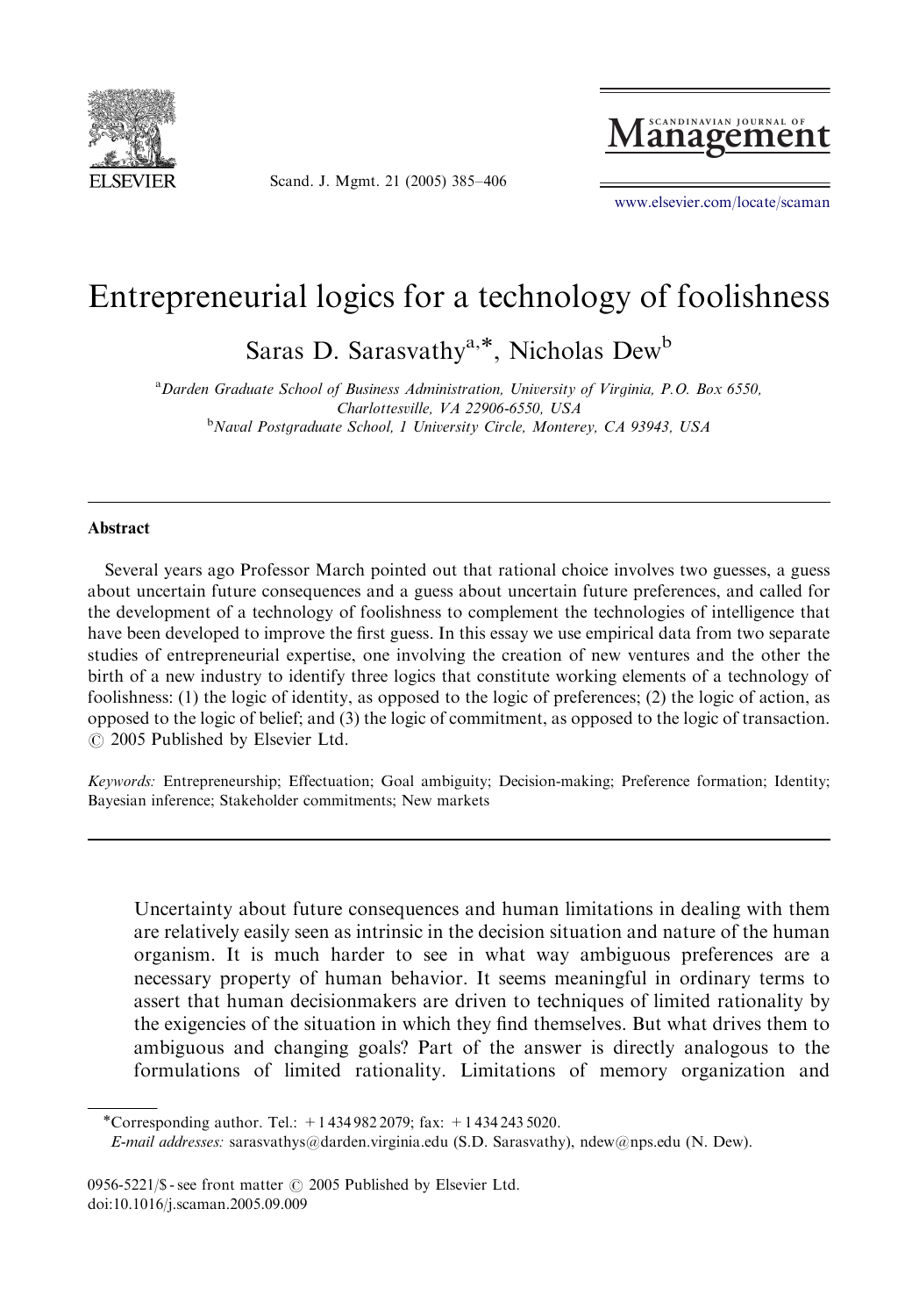retrieval and of information capacity affect information processing about preferences just as they affect information processing about consequences (March & Simon, 1958; Cyert & March, 1963; Simon, 1973; March & Romelaer, 1976). Human beings have unstable inconsistent, incompletely evoked, and imprecise goals at least in part because human abilities limit preference orderliness. If it were possible to be different at reasonable cost, we probably would want to be.

But viewing ambiguity as a necessary cost imposed by the information processing attributes of individuals fails to capture the extent to which similar styles in preferences would be sensible, even if the human organism were a more powerful computational system. We probably need to ask the more general question: Why might a person or institution intelligently choose to have ambiguous tastes? The answer, I believe, lies in several things, some related to ideas of bounded rationality, others more familiar to human understanding as it is portrayed in literature and philosophy than to our theories of choice [\(March, 1978, p. 598](#page-20-0)).

# 1. Introduction

This essay is directly inspired by Professor March's written work and conversations with him. It is also empirically grounded in two separate studies of entrepreneurial expertise, one involving the creation of new ventures [\(Sarasvathy, 1998](#page-20-0)) and the other the birth of a new market [\(Dew, 2003](#page-20-0)). Entrepreneurs emerge as Simonian decisionmakers (i.e., they are boundedly rational and docile) who living in a Marchian world of goal ambiguity where predictive knowledge and even learning are usually not harbingers of positive outcomes. In such a universe, choices are engineered through a technology of foolishness to produce valuable surprises embodied in novel organizations and new markets.

In his paper ''Bounded rationality, ambiguity, and the engineering of choice'' March wrote: Rational choice involves two guesses, a guess about uncertain future consequences and a guess about uncertain future preferences (1978, p. 587). He then pointed out that while the former had been studied extensively and resulted in the development of a technology of intelligence, the latter might require the development of a technology of foolishness, a task not yet undertaken seriously by scholars of human decision-making. We are not quite sure why this is so, but we suspect one reason could be that most decisionmakers are studied in settings such as corporations, where they have a strong incentive *not* to use technologies of foolishness, or at least to appear to be using well-worn tools of intelligence. As scholars of entrepreneurship, however, we were more fortunate. Entrepreneurial expertise offers us, as the Galapagos Archipelago did for Darwin, an exceptional setting for understanding how human beings act in the face of mounting uncertainties and lurking ambiguities. Our aim in this paper is to put some legs under March's evocative conceptualization of the technology of foolishness, and maybe even to bring to the table a whiff of its relationship to literature and philosophy.

Our empirical investigations of entrepreneurial expertise in the creation of new firms and markets suggest that entrepreneurs are as likely to be drawn from, and driven by, poets and philosophers as any other group of human beings. Be it a potter partnering with a philosopher in the 18th century to create one of the longest enduring brands (Wedgwood Pottery), or a group of yuppies inspired by Moby Dick founding one of the most successful brands of the twentieth century (Starbucks), entrepreneurs routinely straddle economic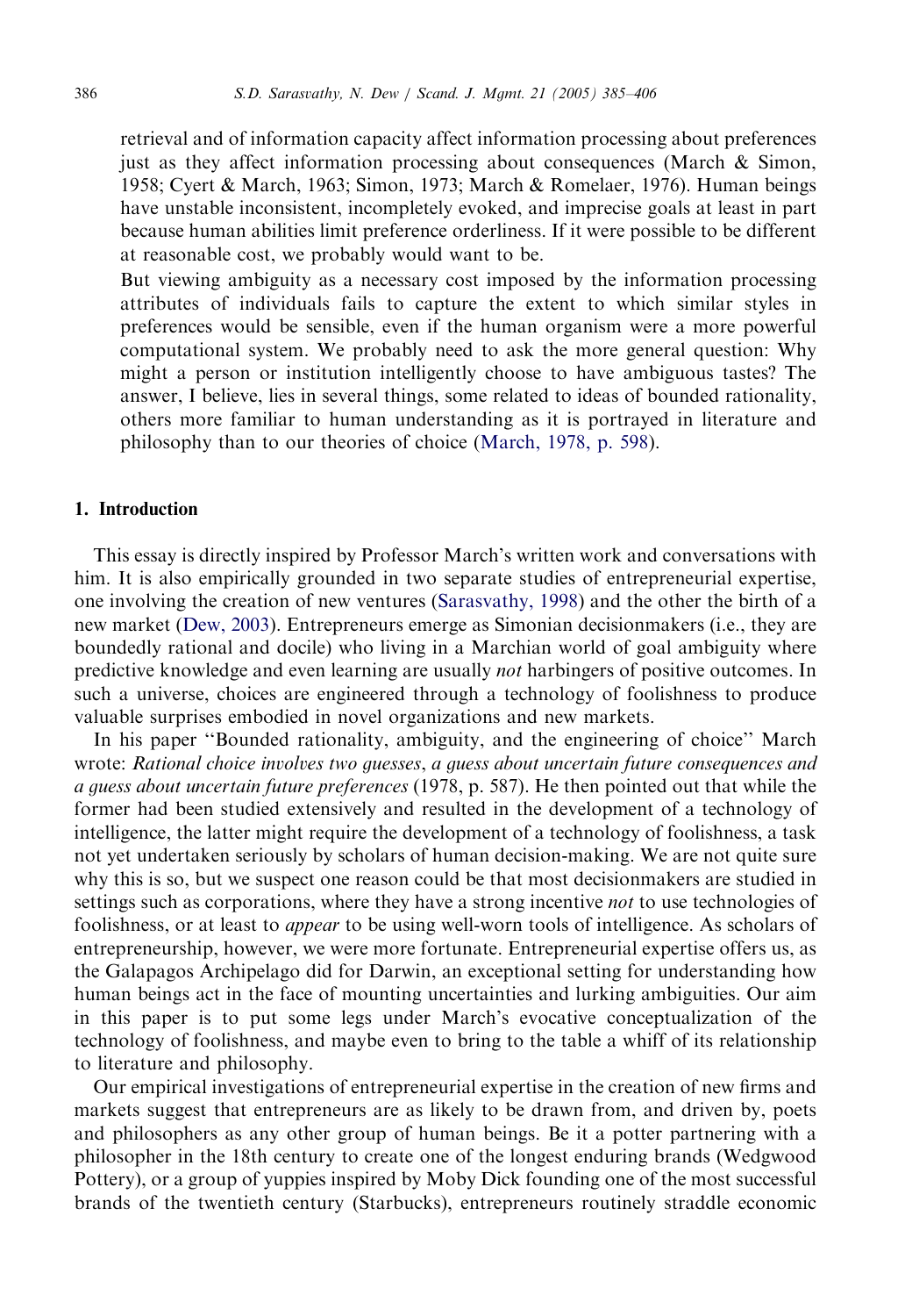and so-called ''non-economic'' spheres in creating new products and services, and new markets for them. Generally speaking it could be argued that before there are *products*, there is human imagination; and before there is a *market*, there are human aspirations. Successful entrepreneurs have long been creating firms, industries and even economies by matching up the offspring of human imagination with human aspirations.

Yet, a detailed look at the way entrepreneurs actually arrive at these new products and markets shows that they often act without clear goals and without assumptions of unambiguous preferences in the stakeholders they interact with. In fact, we will argue that the existence of ambiguous and even conflicting preferences is necessary for the successful creation of entrepreneurial novelty. And the entrepreneurial process often embodies a technology for dealing with this second guess of rational choice, demystifying it and making it more tractable in the spirit of engineering so favored by [March \(1978, p. 602\):](#page-20-0)

Choice theorists have often discussed complications in the usual abstract representation of tastes. But those concerns have had little impact on ideas about the engineering of choice, perhaps because they pose the problems at a level of philosophic complexity that is remote from decision engineering. Thus, although I think the challenges that ambiguity makes to our models of choice are rather fundamental, my engineering instincts are to sacrifice purity to secure tractability. I suspect we should ask the engineers of choice not initially to reconstruct a philosophy of tastes but to reexamine, within a familiar framework, some presumptions of our craft, and to try to make the use of ambiguity somewhat less of a mystery, somewhat more of a technology.

In particular, our data shows that a technology of foolishness operates through at least three logics employed by entrepreneurs in the production of new value. The three logics are: (1) the logic of identity, as opposed to the logic of preferences; (2) the logic of action, as opposed to the logic of belief; and (3) the logic of commitment (focusing on stakeholders and value-creation), as opposed to the logic of transaction (focusing on resources and value-distribution). Each logic suggests complementary decision criteria that use identity (who you are), knowledge (what you know), and networks (whom you know) in unusual ways, providing alternatives to strong predictions of, or strong preferences for, particular consequences. In the following pages, we will describe these three logics that we have labeled *effectual*, and contrast them with more familiar *causal* logics that have served us well as decision criteria in fabricating technologies of intelligence. We hope to show that when these alternative logics drive actions in an entrepreneurial setting, there is no need to ''reconstruct a philosophy of tastes'' (see the quotation above) nor, indeed, to take them as mysterious exogenous given in our theorizing. What emerges is a process of partial construction of preferences that is embodied in the very origins of economic artifacts.

# 2. Brief description of empirical findings

The three logics we present below draw upon empirical findings from two separate investigations into the entrepreneurial process. The first ([Sarasvathy, 1998](#page-20-0)) consists of a protocol analysis of expert entrepreneurs that resulted in a cognitive model for transforming an idea into a new firm in a new market. The second [\(Dew, 2003\)](#page-20-0) brings together historical data with contemporary interviews of key players in the emergence of a new market in the radio frequency identity (RFID) industry. We provide brief descriptions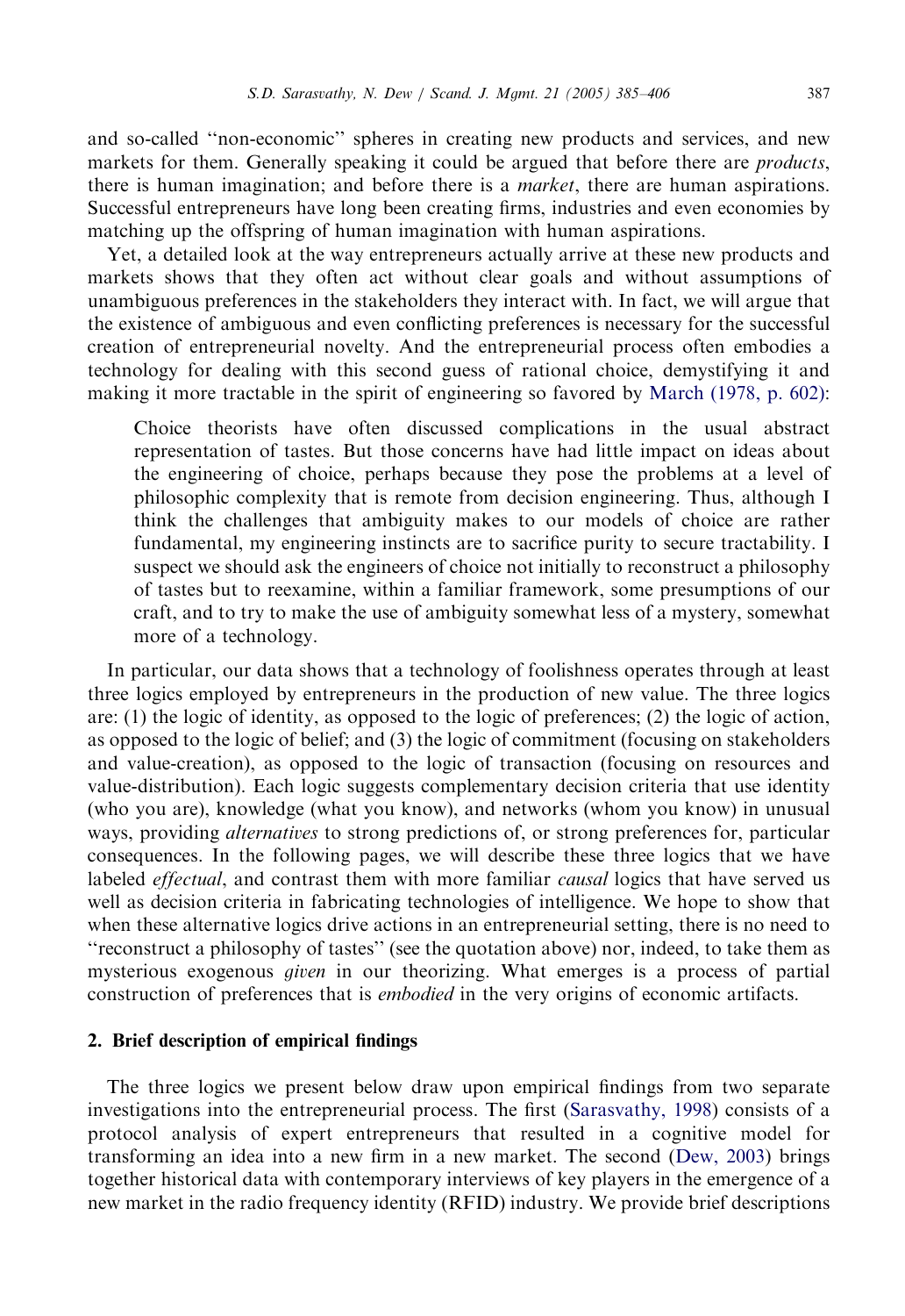of each study below and outline key findings that we will later use to develop the alternative logics underpinning a technology of foolishness.

### 2.1. [Sarasvathy \(1998\)](#page-20-0): effectuation, a baseline model of entrepreneurial expertise

In line with classic studies of expert cognition, this first study used think-aloud verbal protocols ([Ericsson](#page-20-0) & [Simon, 1993\)](#page-20-0) to extract a baseline model of entrepreneurial expertise. The 27 subjects in the study consisted of founders of companies ranging in size from \$200 million to \$6.5 billion from a variety of industries ranging from retail and services to information and bio-technologies. All 27 continuously thought aloud as they worked their way through exactly the same 17-page problem set consisting of 10 typical decisions required to transform an idea into a new firm in a new market. Protocol analyses of the transcriptions converged into a model of decision-making that is now called effectuation, signifying the inverse of causation. While causal models begin with predetermined goals to be attained or effects to be created, and seek to generate and select between alternatives to achieve those ends, effectual models are primarily means-driven (i.e. only loosely tethered to goals) and seek to generate new effects to be created and to select between them.

In terms of creating a new firm in a new market, [Fig. 1](#page-4-0) contrasts the processes of causation and effectuation and [Table 1](#page-5-0) delineates the two in terms of decision criteria. Effectuation focuses on what *can* be done, given existing means rather than what *ought* to be done, given existing goals. In this sense, it is inherently dynamic, interactive, and pluralistic. And in the final analysis, effectual reasoning emphasizes non-teleological, nonpredictive, and non-adaptive decision criteria. For example, effectuators use the affordable loss principle rather than expected return in making financial choices; they prefer partnerships and pre-commitments from stakeholders to competitive analyses; and they open themselves to surprises rather than seek to avoid them. See [Sarasvathy \(2001a, b\)](#page-20-0) for more detailed expositions of the theory of effectuation.

# 2.2. [Dew \(2003\):](#page-20-0) dynamics of effectuation and the creation of new markets

This study illustrated how networks have a temporal architecture, in this case emerging from an initial garbage can [\(Cohen, March, & Olsen, 1972](#page-20-0)) of actors and growing through a series of stakeholder commitments (see [Fig. 2\)](#page-6-0). It looked into the dynamics of the effectual process and demonstrated how a small group of effectuators wove together a new stakeholder network that propelled the origin and evolution of a new organization and new market. [Fig. 2](#page-6-0) graphically depicts this process and will be discussed in greater detail later in the present paper. The study traced back through historical analysis four threads of technological and demand-side innovations that began in 1945 and culminated in the birth of the RFID industry.

RFID tags are wireless barcodes. One of the seminal pieces of the technology was invented by David Brock, a roboticist who imagined every object being embedded with an RFID tag carrying a unique identification number. Just as we browse the Internet by clicking on hypertext links, Brock imagined robots ''browsing'' a room full of objects by using their RFID reader to "click" on tagged objects, and going to a webpage to "see" information about the object, i.e., what it is, how to pick it up, etc. From this idea, an infrastructure for objects to communicate with other objects developed into a new market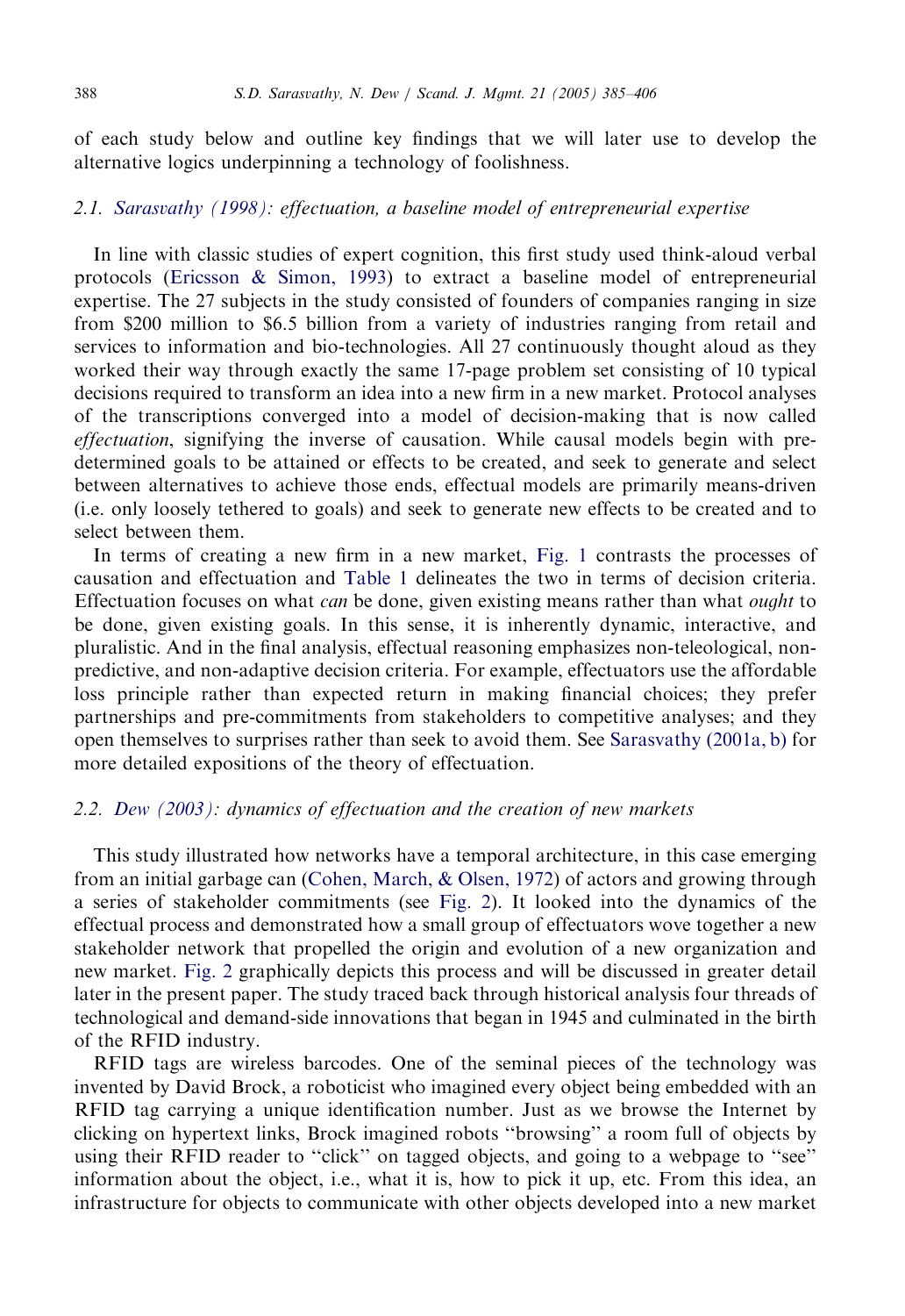<span id="page-4-0"></span>

**Classic Causation Model from Marketing Textbooks**

Fig. 1. Contrasting causation with effectuation in the creation of a new market.

in the RFID industry, something that the protagonists began to refer to as *The Internet of* Things.

One of the earliest protagonists in the RFID drama was Kevin Ashton, a brand manager at Proctor and Gamble who wanted to find a way of ensuring the availability of lipsticks in retail stores that kept up with real-time changes in demand. Through a mere contingency (a friend could not make it to the seminar because of a double-booked schedule and Ashton happened to have some free time on his hands), Ashton met one of Brock's colleagues. And so a strange network of lipsticks salesmen and roboticists began. The network provided a means for agents to lick their partially formed preferences into shape, as they engaged in a joint exploration of how RFID technology might be developed and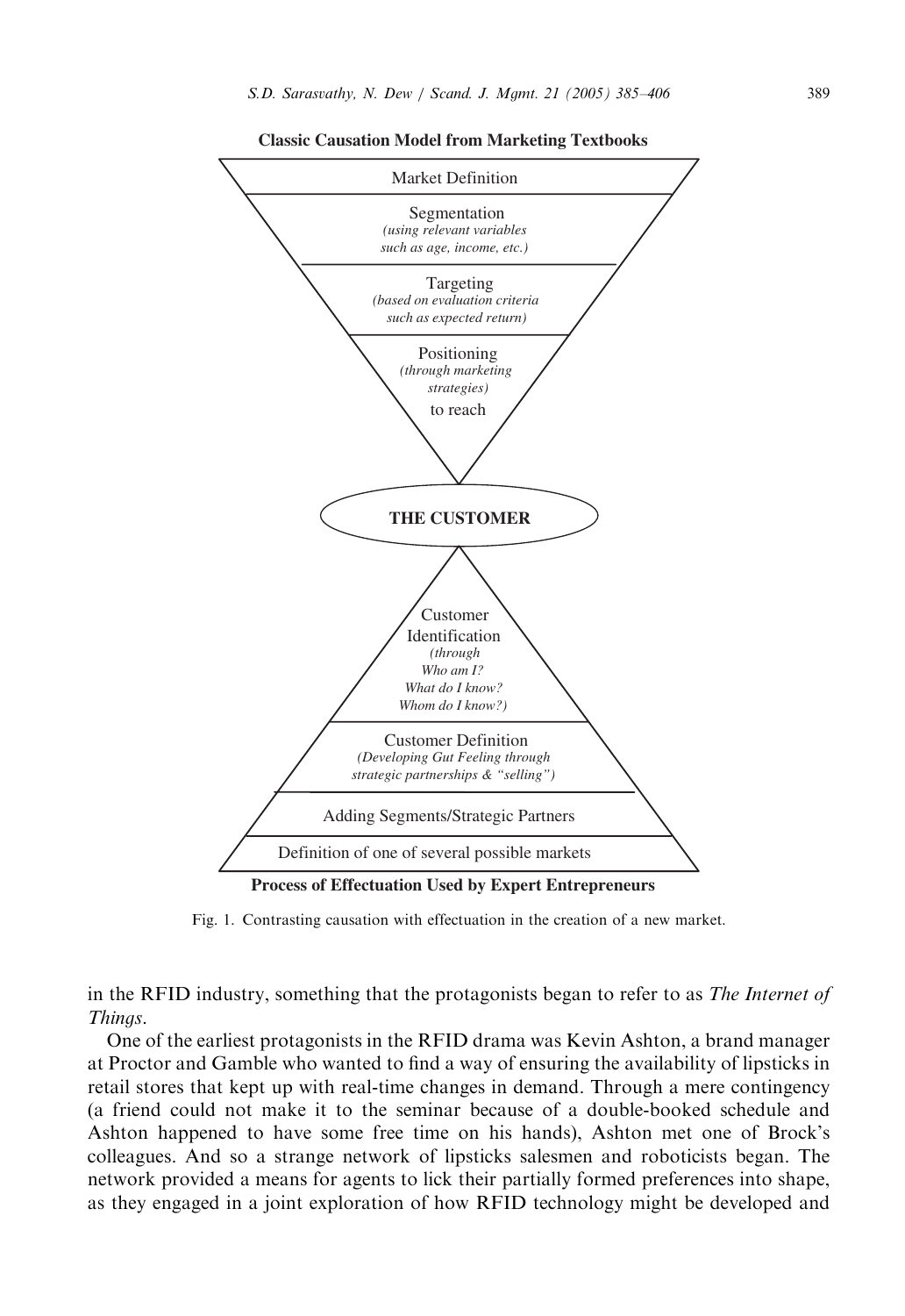| Issue                                         | Causal position                                                                                                        | Effectual position                                                                                                                             |
|-----------------------------------------------|------------------------------------------------------------------------------------------------------------------------|------------------------------------------------------------------------------------------------------------------------------------------------|
| View of the future                            | <i>Prediction</i> . The future is a continuation<br>of the past; can be acceptably predicted                           | Design. The future is contingent on<br>actions by willful agents                                                                               |
| Constructs pertaining to individual decisions |                                                                                                                        |                                                                                                                                                |
| Givens                                        | Goals are given                                                                                                        | Means (Who I am, what I know, and                                                                                                              |
| Decision agenda                               | Resources. What resources ought I to<br>accumulate to achieve these goals?                                             | whom I know) are given<br>Effects. What effects can I create with the<br>means I have?                                                         |
| Basis for taking<br>action                    | Desired worlds. Vision of a desired world<br>determines goals; goals determine sub-<br>goals, commitments, and actions | <i>Possible worlds.</i> Means and stakeholder<br>commitments determine possible sub-<br>goals-goals emerge through<br>aggregation of sub-goals |
| Basis for                                     | Should. Do what you ought to do-based                                                                                  | Can. Do what you are able to do-based                                                                                                          |
| commitment                                    | on analysis and maximization                                                                                           | on imagination and satisficing                                                                                                                 |
| Stakeholder<br>acquisition                    | Instrumental view of stakeholders. Project<br>objectives determine who comes on<br>board                               | Instrumental view of objectives. Who<br>comes on board determines project<br>objectives                                                        |
|                                               | Constructs in terms of responses to the environment                                                                    |                                                                                                                                                |
| Predisposition                                | Expected return. Calculate upside                                                                                      | Affordable loss. Calculate downside                                                                                                            |
| toward risk                                   | potential and pursue (risk adjusted) best<br>opportunity                                                               | potential and risk no more than you can<br>afford to lose                                                                                      |
| Predisposition                                | Avoid. Surprises may be unpleasant. So                                                                                 | Leverage. Surprises can be positive. So                                                                                                        |
| toward                                        | invest in techniques to avoid or<br>neutralize them.                                                                   | invest in techniques that are open to                                                                                                          |
| contingencies                                 |                                                                                                                        | them and leverage them into new<br>opportunities.                                                                                              |
| Attitude toward                               | <i>Outcomes</i> . Success and failure are                                                                              | Process. Successes and failures are inputs                                                                                                     |
| success/failure                               | discrete outcomes to be sought after or<br>avoided, respectively                                                       | into a process that needs to be managed<br>such that failures are outlived and<br>successes are accumulated                                    |
| Attitude toward                               | Update beliefs. Estimates are used in a                                                                                | Manipulate conditionals. Estimates signal                                                                                                      |
| probability                                   | Bayesian fashion-to update ones beliefs                                                                                | which conditionals may reified or                                                                                                              |
| estimates                                     | about the future.                                                                                                      | falsified so the future can be skewed                                                                                                          |
| Attitude toward<br>others                     | Competition. Constrain task<br>relationships with customers and                                                        | through action.<br>Partnership. Build YOUR market                                                                                              |
|                                               | suppliers to what is necessary                                                                                         | together with customers, suppliers and<br>even prospective competitors                                                                         |
| Underlying logic                              | To the extent we can predict the future,<br>we can control it                                                          | To the extent we can control the future,<br>we do not need to predict it                                                                       |

<span id="page-5-0"></span>Table 1 Contrasting effectual against causal reasoning

commercially applied; the network also became the engine driving the collective mobilization of resources in what has become known as the EPC (electronic product code) movement. Both historical data and interviews with key players in the creation of this industry show that ambiguity played a different role than the one traditionally portrayed in economic theory. Instead of being a problem to be overcome in order to produce a market, ambiguity allowed a variety of stakeholders to come together in a variety of ways. Had these entrepreneurs been surer of their goals or clearer about their preferences for particular products and services, they would have found it much more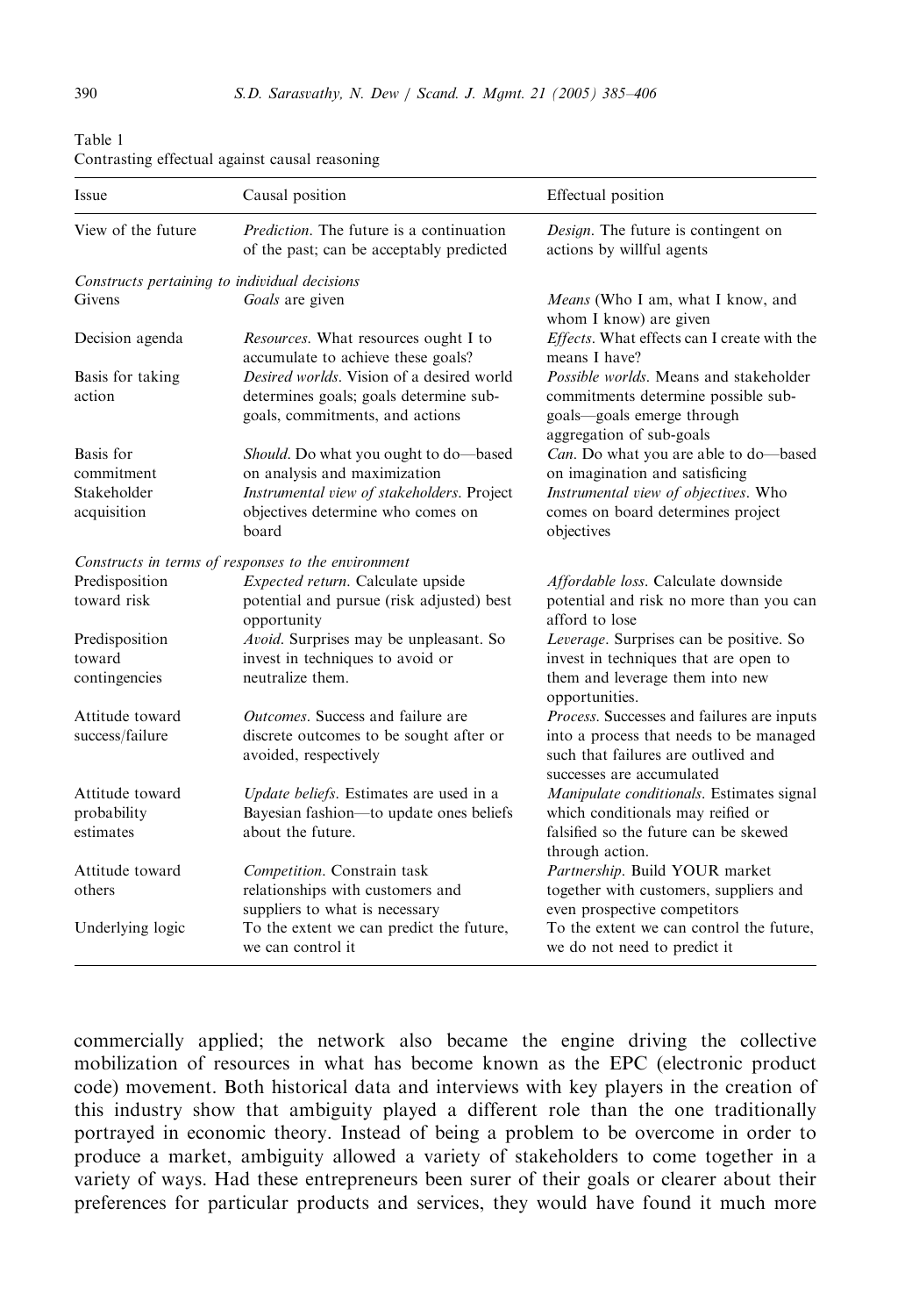<span id="page-6-0"></span>

Fig. 2. Dynamic Process of effectual interactions that result in the creation of a new market. Both new means and new goals are changed in constraints.

difficult to find common ground in making specific commitments that fueled the market opportunity for RFID. Such entrepreneurial situations reveal that trade-offs, or a balance of uncertainties, can be conducive to the production of valuable technological and social artifacts.

In sum, the two studies together suggest that entrepreneurs do use decision criteria and principles that often invert not only those embraced by formal models of rational choice, but those suggested by adaptive or evolutionary approaches to choice. It is in light of this evidence that we believe an exploration of entrepreneurial logics through March's conception of a technology of foolishness may be useful and important.

# 3. Key elements of a technology of foolishness

What is a technology of foolishness? It is, as we noted above, a way to grapple with the second guess of rational choice—i.e. the guess about uncertain preferences. A technology of foolishness therefore has to consist of strategies to make decisions in the presence of goal ambiguity. It seems appropriate here to go to the source and to quote [March \(1982,](#page-20-0) [p. 75\)](#page-20-0) in his own words:

Perhaps we should explore a somewhat different approach to the normative question of how we ought to behave when our value premises are not yet (and never will be) fully determined. Suppose we treat action as a way of creating interesting goals at the same time as we treat goals as a way of justifying action. It is an intuitively plausible and simple idea, but one that is not immediately within the domain of standard normative theories of intelligent choice.

Interesting people and interesting organizations construct complicated theories of themselves. In order to do this, they need to supplement the technology of reason with a technology of foolishness. Individuals and organizations need ways of doing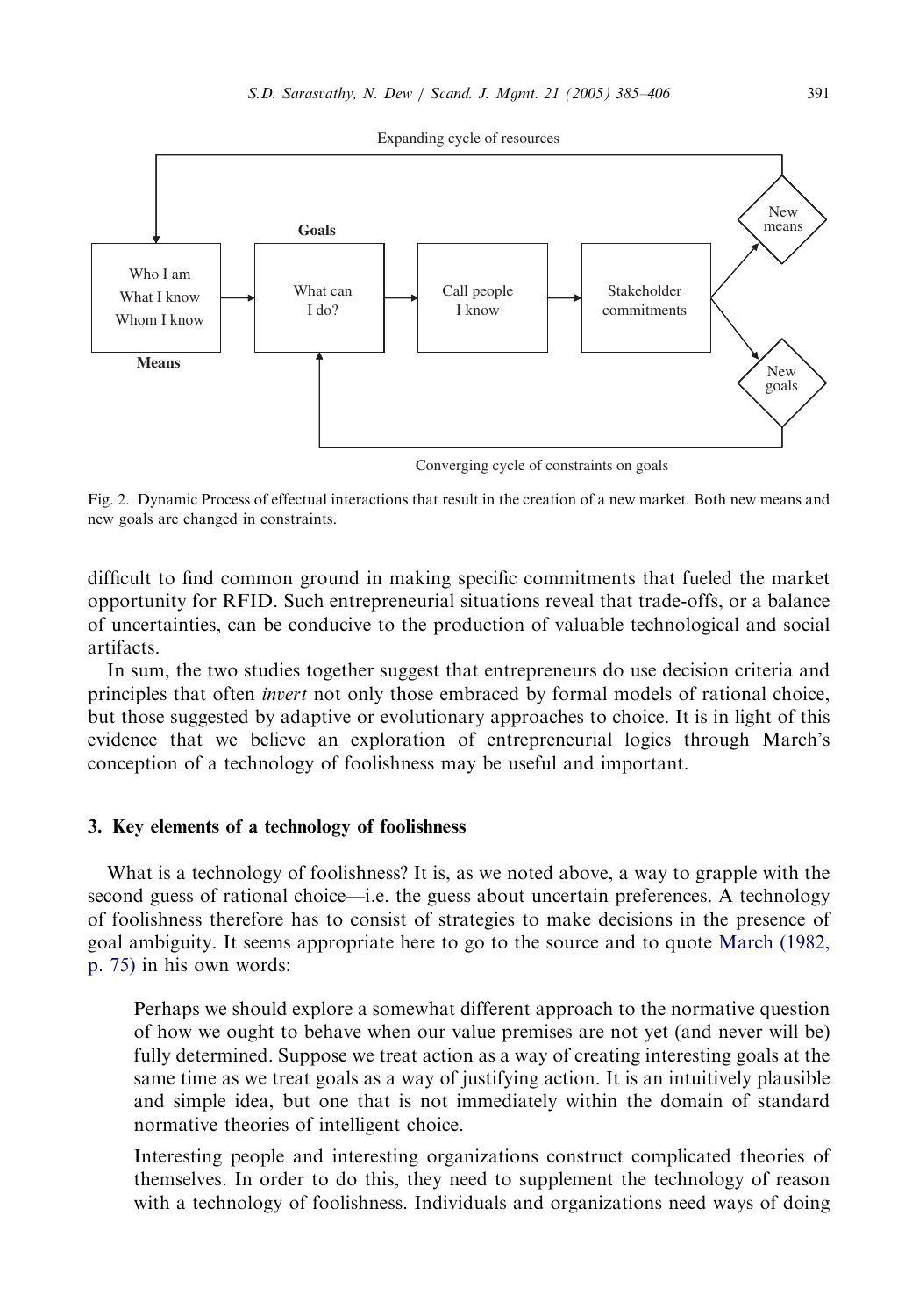things for which they have no good reason. Not always. Not usually. But sometimes. They need to act before they think.

In beginning to specify key elements of a technology that lets us act before we think, however, March argues against setting up a notion of ''supergoals'' in terms of which alternative goals are evaluated. Instead he takes up the more challenging, if almost nonsensical, idea of making decisions now in terms of goals that will only be knowable later—an idea evocative of the old Aristotelian problem of teleology. March seems to acknowledge the immensity of the challenge that he is suggesting we should undertake and says, ''I do not know in detail what is required, but I think it will be substantial. As we challenge the dogma of pre-existent goals, we will be forced to reexamine some of our most precious prejudices'' [\(March, 1982, p. 75](#page-20-0)).

One of the major ways he suggests to begin this reexamination involves introducing some playfulness into reasoning processes, both in theory and practice [\(March, 1982, pp.](#page-20-0) [76–81](#page-20-0)). In particular, he outlines five possible elements as a beginning in this direction;

- 1. We can treat goals as hypotheses.
- 2. We can treat intuition as real.
- 3. We can treat hypocrisy as a transition.
- 4. We can treat memory as an enemy.
- 5. We can treat experience as a theory.

Entrepreneurs in the two empirical studies presented above appear to use all these elements in their decision-making. They are only very loosely tethered to goals and do make frequent references to relying on their ''gut feeling.'' Particularly in dealing with failures, they treat their own and their key peoples' mistakes as transitions. In fact, the experts even view them as important inputs into success. Furthermore, they have no problem re-interpreting their own histories in light of experience, or tackling new projects with renewed naiveté, so that they may open themselves to productive failures and valuable surprises. For the purposes of this essay, we will focus only on the first one—the tentative nature of entrepreneurial goals and the alternative logics embedded in the means-driven processes that they use to generate new goals.

Before we explicate these logics pertaining to the three categories of means—i.e., who you are, what you know, and whom you know—we would like to note that the categories are by no means mutually exclusive.

### 4. Who you are: the logic of identity versus the logic of preferences

I was not afraid to take risks. I knew my identity was not in my work. It's just... real important, cause you're going... going to take some risks. Especially if you're going to take philosophical risks about... that are different, you know..., to take the... the position that shareholders are not the owners of the company, and that...that you are... that all... there's a lot more owners and... and they're all to be treated with respect and equality. There's no hierarchy among... the stakeholders, it's very radical, so you better... and you... and you... you're fired for thinking that way, especially if you act on those thoughts. And I've almost been fired several times. But... it... it's okay, because... I'm not... my identity is not in... being CEO of this company. Uhm...it would be hard... it would be painful to leave it, not so much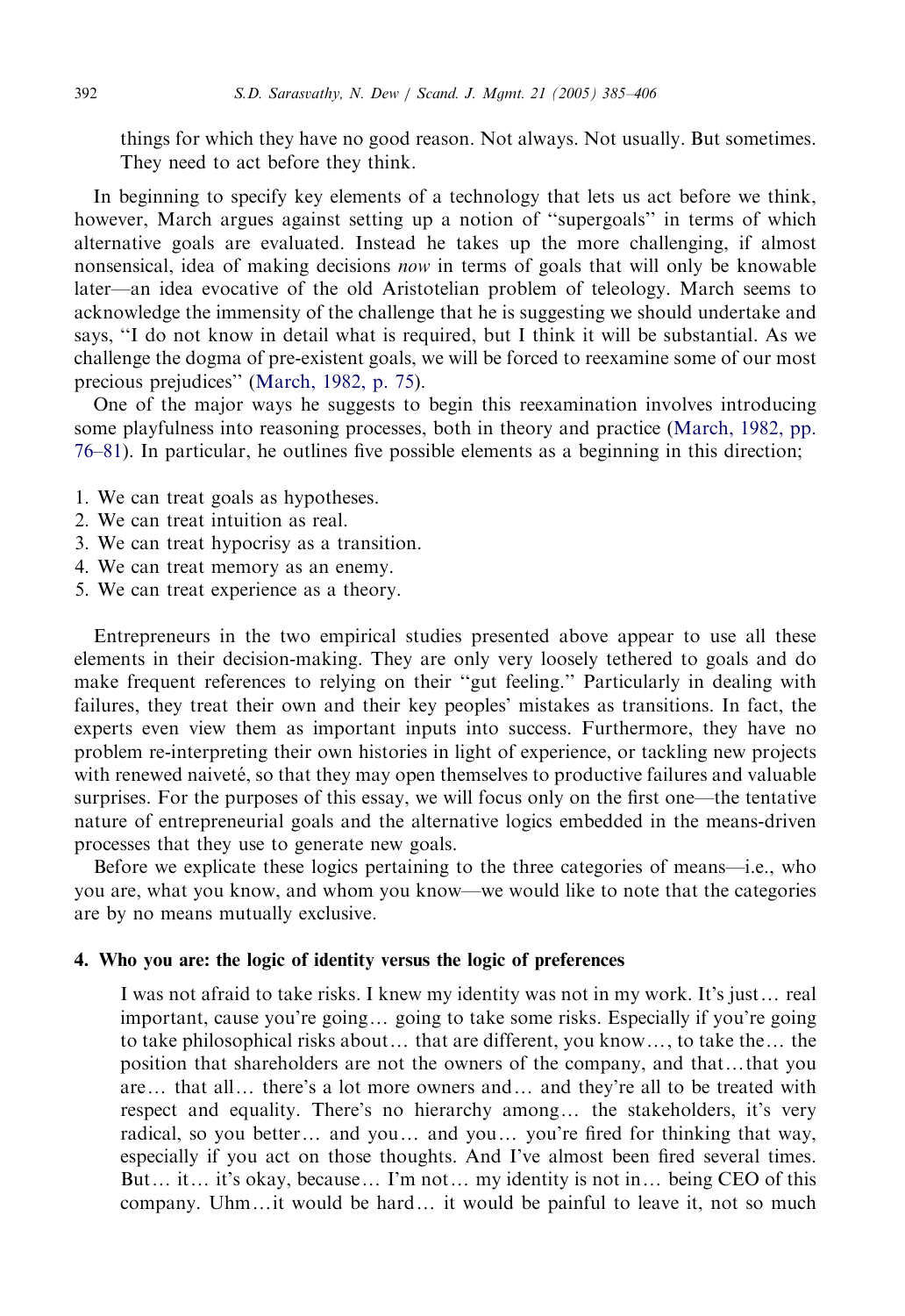because my identity is not here because... but because I love this. I love this. I love this place and the people, and I'm doing what I'm doing, you know (Subject  $E5<sup>1</sup>$  in [Sarasvathy, 1998](#page-20-0)).

The story actually begins not with me but with a fellow called David Brock $\ldots$  a crazy researcher...in the Robotics Lab...David had...some of the key ideas... [He] was running around with those ideas, and he entered my office one day and said, ''Look at robotics and look at perception." (In fact I sometimes suspect he is a robot... [He] tends to kind of putter around and walk into people's offices and tell them things and vanish $\ldots$ ). "You should look at RFID because that's the way to overcome this whole perception problem.'' He said, ''Isn't it crazy that we don't include information about objects. In fact, just writing on the forehead of the object: ''I am X. Here is my website. This is how you pick me up." So that's kind of the way it all started... (Professor Sanjay Sarma,<sup>2</sup> Director, MIT's Auto-ID Center, 2002—in [Dew, 2003](#page-20-0)).

A number of studies, both academic and popular, have shown that in cases where goals are ambiguous, entrepreneurs often explain their actions and decisions in terms of their identities rather than their preferences. Sometimes the identity has to do with being an entrepreneur, however idiosyncratically interpreted; at other times, it comes from other areas of their lives—such as religious faith, political affiliations, childhood traumas, aesthetic pursuits, or even loyalties to favorite sports teams.

It can be argued that like any other decision criteria, identity-based decision criteria are nothing but a certain type of preference ordering. And, of course, both identity-based criteria and preferences can co-exist or even overlap in entrepreneurial settings. The difference lies in the relationship between preferences for particular outcomes and preferences for particular courses of action. When the preference for a particular outcome is clearly connected with the preference for a particular course of action that leads to that outcome, then the preferences may suffice to make the decision. But reasoning from identity works even when there is no causal link between action and outcome, when a yawning chasm seems to stretch between choice and consequence, or when an entrepreneur feels passionately about a particular course of action while having no idea whether it will lead to desirable outcomes. Professor March refers to Don Quixote and shows how knowing what a knight would do in any circumstance makes Quixote very decisive even possible consequences are extremely uncertain. As March puts it,

Quixote reminds us That if we trust only when Trust is warranted, love only When love is returned, learn Only when learning is valuable, We abandon an essential feature of our humanness.

Quixote's decision criteria are deeply rooted in his sense of identity: *Jo se quien soi*. And more generally, using identity-based decision criteria frees entrepreneurs from having to order their preferences for specific consequences of their choice, and allows them to take

 $1$ Note: In using actual quotes from the verbal protocols in [Sarasvathy \(1998\)](#page-20-0), we have numbered the subjects of the study as E1, E2, etc.

<sup>&</sup>lt;sup>2</sup>The sources for the quotes from [Dew \(2003\)](#page-20-0) are interviews with key founders of the RFID industry. See [Table](#page-9-0) [2](#page-9-0) for a cast of characters and [Table 3](#page-10-0) for the part each played in founding the industry.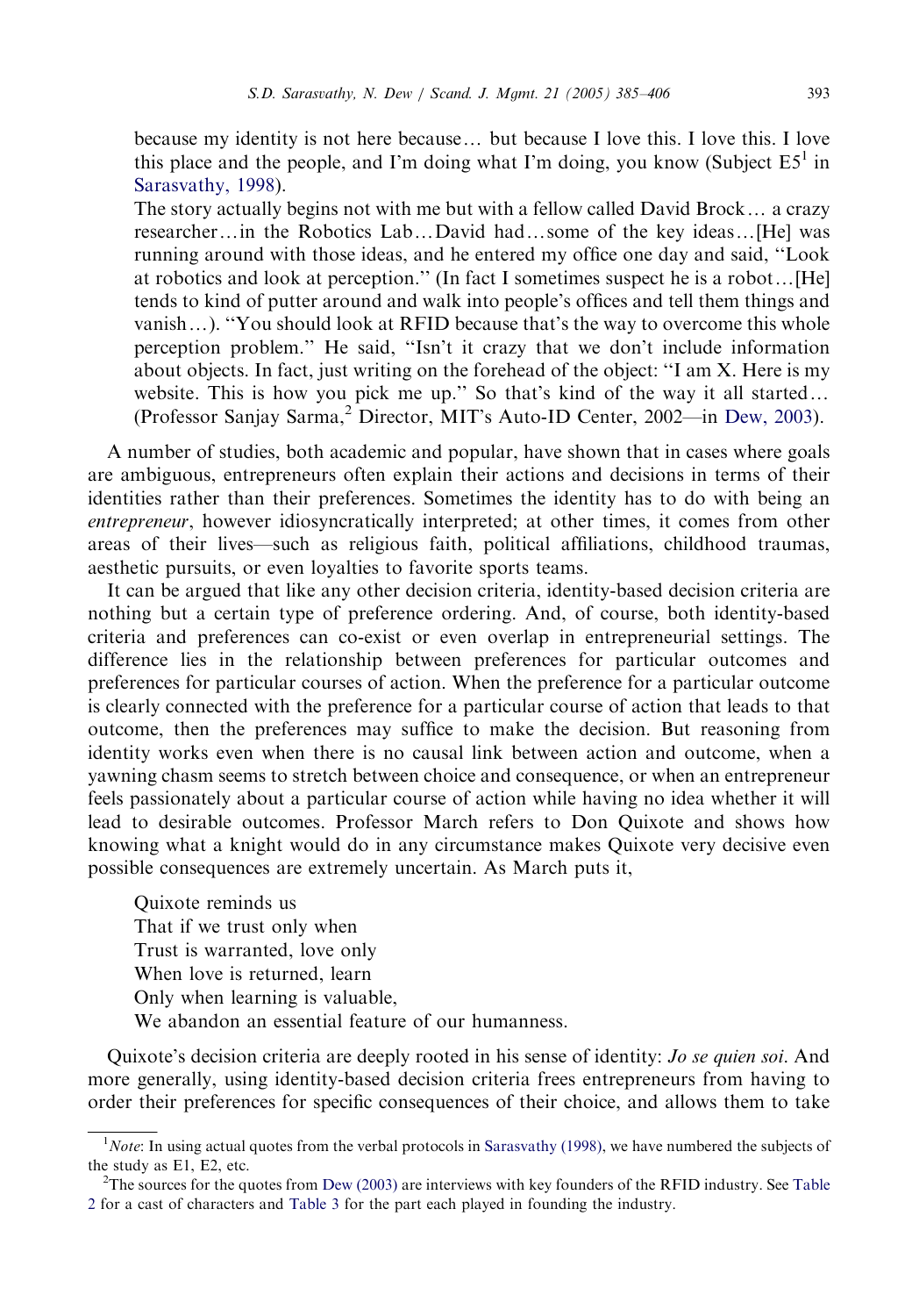| Character          | Role                                                                                                                                                                              | Contribution                                                                                                                                                                                                                                     |
|--------------------|-----------------------------------------------------------------------------------------------------------------------------------------------------------------------------------|--------------------------------------------------------------------------------------------------------------------------------------------------------------------------------------------------------------------------------------------------|
| Kevin<br>Ashton    | Product manager for Oil of Olay<br>lipsticks at P&G, and manager of<br>P&G's embedded technology<br>development.                                                                  | Ashton's role was making network connections<br>between Brock, Sarma, Haberman and P&G had a<br>clearly defined understanding of the application<br>possibilities for RFID in retailing; became the<br>Executive Director of the Auto ID Center. |
| David Brock        | MIT professor, "roboticist" and<br>computer scientist.                                                                                                                            | Came up with the idea of using RFID, EPCs and the<br>Internet to network computers and objects; a key<br>researcher in the Auto ID Center's efforts to create<br>the technology for the Internet of Things.                                      |
| <b>Steve David</b> | In 1999, Chairman of the UCC<br>and Director of P&G (Proctor<br>and Gamble, Inc.).                                                                                                | Approved P&G's commitment to back the creation<br>of the Auto ID Center with the UCC and MIT;<br>launched the center at the 25th anniversary<br>celebrations of the barcode at the Smithsonian<br>Museum.                                        |
| Alan<br>Haberman   | Honorary Director of UCC<br>(Uniform Code Council, the<br>organization that administers<br>barcodes); chairman of the<br>committee that chose the barcode<br>system in the 1970s. | Led the UCC's search for a program to discover what<br>might come after the barcode; envisioned how to<br>organize the Auto ID Center; persuaded UCC to<br>back the center; first chairman of the Auto ID<br>Center.                             |
| Tom Pounds         | VP Market Development, Alien<br>Technology Inc.                                                                                                                                   | Pounds led the spin-out of an RFID start-up from<br>one of the government national labs; sold the<br>company to Alien Technology, which had a<br>manufacturing process for cheap RFID tags; and led<br>Alien's market development efforts.       |
| Sanjay<br>Sarma    | MIT associate professor in Dept<br>of Mechanical Engineering.                                                                                                                     | Sarma initially teamed-up with Brock to do some<br>RFID research; later he researched how it might be<br>possible to manufacture disposable RFID tags; in<br>2000 became the research director of the Auto ID<br>Center.                         |

<span id="page-9-0"></span>Table 2 Cast of characters in the creation of a new market in the RFID industry

decisive action even in the face of Knightian uncertainty [\(Knight, 1921;](#page-20-0) [Langlois & Cosgel,](#page-20-0) [1993](#page-20-0)). That is because the notion of *identity* stands in the same relationship to *preferences* as procedural rationality does to substantive rationality ([Simon, 1978](#page-21-0)). For example, when faced with identical circumstances, a macho identity may lead one to revenge, whereas a Christian identity may seek to forgive ([Cosgel](#page-20-0) [& Minkler, 2004\)](#page-20-0). In other words, identity consists of preferences for particular processes or ways of living and deciding, rather than for any particular consequences that the preferred processes may lead to. Identity may be fictive or real, freely chosen or socio-culturally constructed, good or evil.

When outcomes are predictable, it makes sense to use preference orderings for particular outcomes as our decision criteria. But when outcomes are unpredictable, or our preferences are ambiguous, it serves us well to have a strong sense of identity (who we are rather than what we want) and of process (how to make decisions rather than what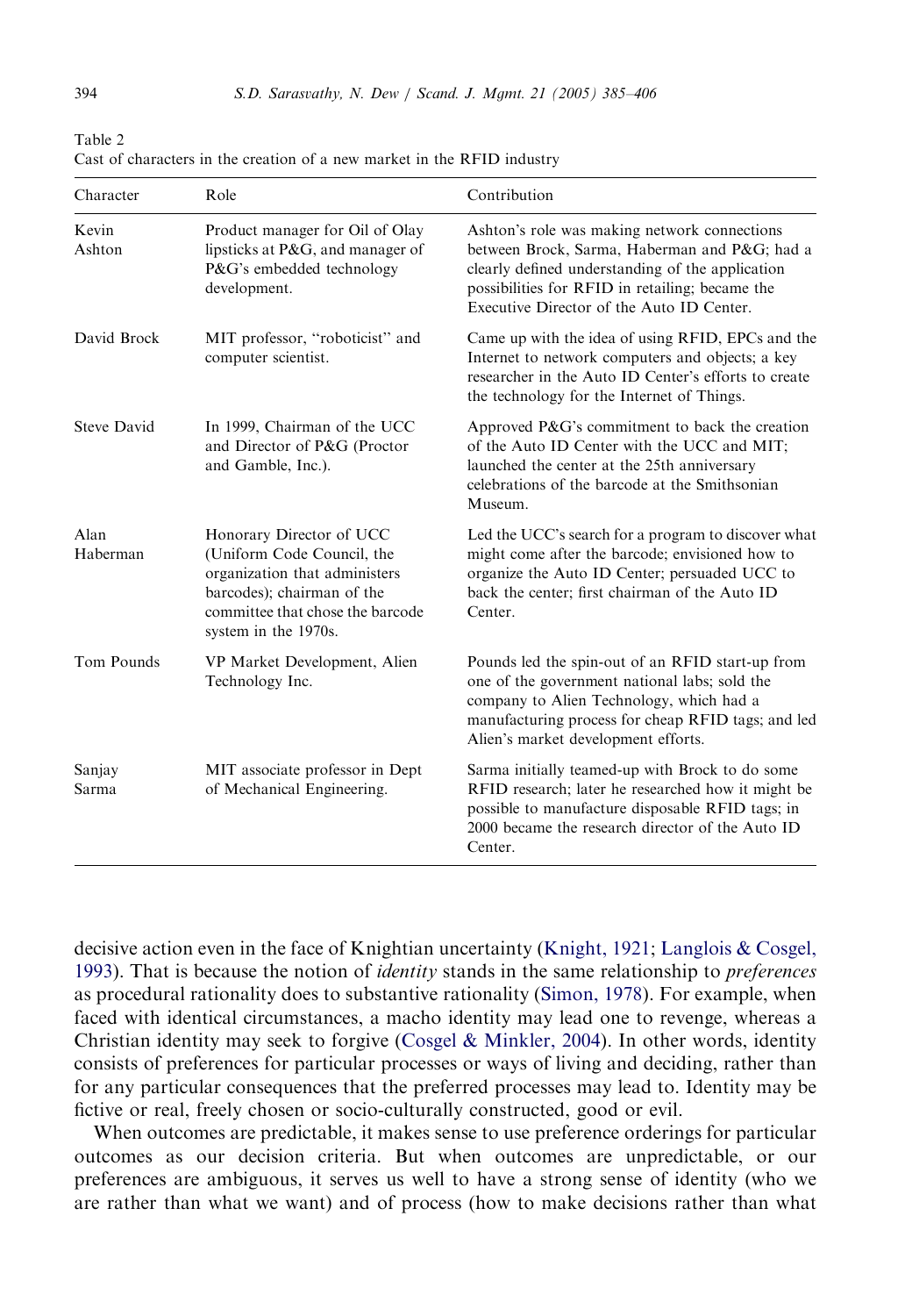<span id="page-10-0"></span>

| Event history plot of the creation<br>Table 3                                                                            | of a new market the RFID industry                                                                                                             |                                                                                                           |                                                                                                                                        |
|--------------------------------------------------------------------------------------------------------------------------|-----------------------------------------------------------------------------------------------------------------------------------------------|-----------------------------------------------------------------------------------------------------------|----------------------------------------------------------------------------------------------------------------------------------------|
| History of machine-readable<br>identification technology                                                                 | History of RFID                                                                                                                               | History of integrated circuits                                                                            | History of the internet                                                                                                                |
| 1932 Wallace Flint: idea of the<br>standard product ID                                                                   | 1948 RFID invented                                                                                                                            | 1947 Shockley: birth of transistor                                                                        |                                                                                                                                        |
| 1952 the barcode invented                                                                                                |                                                                                                                                               | 1959 invention of integrated circuit                                                                      | 1969 ARPANET created: precursor                                                                                                        |
| 1974 pack of Wrigley's gum is the<br>1970 barcode commercialization<br>first barcoded product scanned                    |                                                                                                                                               |                                                                                                           | of the Internet                                                                                                                        |
|                                                                                                                          | 1980 commercialization of RFID<br>starts                                                                                                      |                                                                                                           |                                                                                                                                        |
|                                                                                                                          | over 50 patents and dozens of DOD<br>1993-1999 DARPA-funded R&D<br>Northwest National Lab) yields<br>on RFID at PNL (Pacific<br>applications. |                                                                                                           | hypertext and the world wide web.<br>1992 Tim Burners-Lee invents                                                                      |
|                                                                                                                          |                                                                                                                                               | for manufacturing very small ICs<br>Self Assembly, a process suitable<br>1994 Steve Smith invents Fluidic | numberplate tags like hypertext tied<br>to websites: later to become the<br>EPC (electronic product code).<br>David Brock invents RFID |
| Brock and Sarma at MIT; then<br>meets Haberman and initiates a<br>Mar-1999 Kevin Ashton meets<br>network looking at RFID |                                                                                                                                               |                                                                                                           |                                                                                                                                        |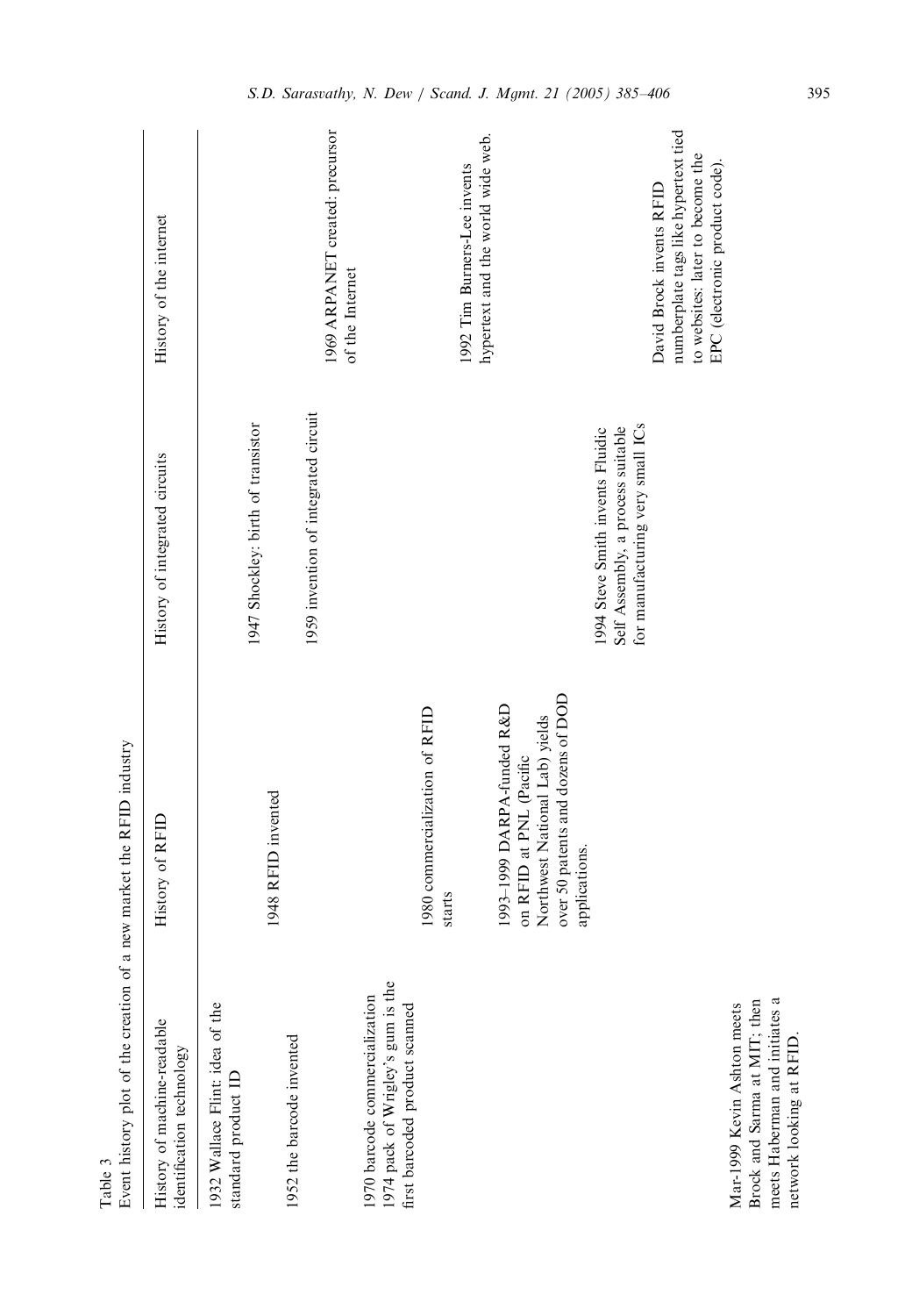| Table 3 (continued)                                                                                                                                                                                               |                                                            |                                                                                                                                              |                                                                                                                                                                 |
|-------------------------------------------------------------------------------------------------------------------------------------------------------------------------------------------------------------------|------------------------------------------------------------|----------------------------------------------------------------------------------------------------------------------------------------------|-----------------------------------------------------------------------------------------------------------------------------------------------------------------|
| History of machine-readable<br>identification technology                                                                                                                                                          | History of RFID                                            | History of integrated circuits                                                                                                               | History of the internet                                                                                                                                         |
| Oct-1999 Steve David launches the<br>Auto ID Center to "discover what<br>will follow the barcode"; chaired by<br>Brock and Sarma as researchers.<br>Haberman, directed by Ashton,<br>1999-2003 over 100 blue chip | 2000 Tom Pounds leads spin-out of                          |                                                                                                                                              |                                                                                                                                                                 |
| companies have joined the Auto II<br>Center network, including<br>Wal*Mart and the DOD.                                                                                                                           | start-up Wave ID from PNL with<br>50 RFID-related patents. |                                                                                                                                              |                                                                                                                                                                 |
|                                                                                                                                                                                                                   |                                                            | Wave ID; becomes a key member<br>commercializing FSA; acquires<br>2001 Alien Technology starts<br>of the Auto ID Center                      |                                                                                                                                                                 |
|                                                                                                                                                                                                                   |                                                            |                                                                                                                                              | 2002 Auto ID Center envisions the<br>was what the Internet was invented<br>that: "I sometimes joke that this<br>Internet of Things. Ashton says<br>for. $\cdot$ |
|                                                                                                                                                                                                                   |                                                            | than exist in the world at the time.<br>tags from Alien; this is more tags<br>Gillette orders 500 million RFID<br>A new mass market is born. |                                                                                                                                                                 |
| Sep-2003 EPC officially launched in<br>Chicago.                                                                                                                                                                   |                                                            |                                                                                                                                              |                                                                                                                                                                 |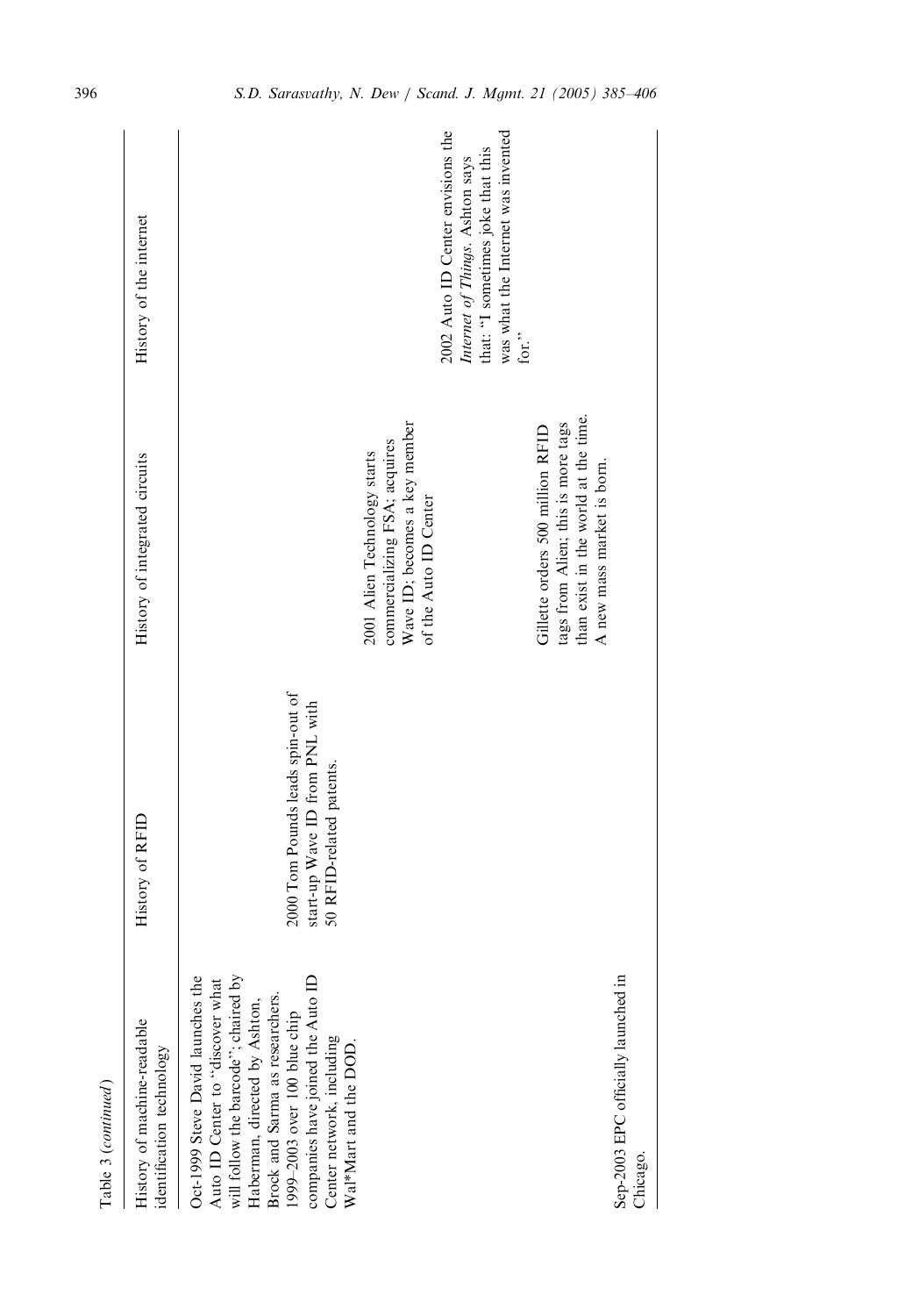decisions to make). The use of such alternative criteria, however, often means transforming existing preferences and even fabricating new ones, allowing decision-making to occur without taking preferences as either pre-determined or well-ordered. As Paul [Slovic \(1995,](#page-21-0) [p. 364\)](#page-21-0) put it in his address to the American Psychological Association,

One of the main themes that has emerged from behavioral decision research during the past 2 decades is the view that people's preferences are often constructed in the process of elicitation. This concept is derived in part from studies demonstrating that normatively equivalent methods of elicitation often give rise to systematically different responses. These preference 'reversals' violate the principle of procedure invariance that is fundamental to theories of rational choice and raise difficult questions about the nature of human values.

This is reminiscent of March's argument that rational choice based on preferences assumes that tastes are absolute, relevant, stable, consistent, precise, and exogenous, some or all of which may be empirically invalid in most human decisions.

Expert entrepreneurs in general appear to realize the value of creating and sustaining strong identities that substitute for consequence-based decision criteria, especially in the face of unprecedented circumstances. For them, goals such as making profits, increasing sales or maximizing shareholder values may each be, at best, one of several constraints on decisionmakers, rather than the objective function in organizational choices. Such entrepreneurs may be foolish if they only pay lip service to the logic of identity. But an intelligent implementation requires them to reify the logic in a variety of routines, decision processes, recruitment procedures and strategic choices that permeate the organizations they found. In this case, the persistent problems of reasoning based on preferences that have been identified in the vast literature on the subject are overcome by the logic of identity: Identity allows us to construct our preferences when preferences do not exist; it allows us to experiment—to ''try things on for size''—when preferences are not known; identity also allows us to manage our preferences so that changes in preferences are not arbitrary; it also allows us to play conflicting preferences strategically against each other and guides our strategies in doing us; and when our preferences are ''bad'' for us, identity tells us which pre-commitments to use to increase our self-command.

# 5. What you know: the logic of action versus the logic of belief

Somebody once told me the only thing you need is a customer and I think I'd start by just... going... instead of asking all the questions I'd go and say... try and make some sale. I'd make some... just judgments about where I was going—get me and my buddies—or I would go out and start selling. I'd learn a lot you know... which people... what were the obstacles... what were the questions... which prices work better and just DO it. Just try to take it out and sell it. Even before I have the machine. I'd just go try to sell it. Even before I started production. So my market research would actually be hands on actual selling. Hard work, but I think much better than trying to do market research (E1 in [Sarasvathy, 1998](#page-20-0)).

As my friend and colleague Prof Sanjay Sarma is fond of saying, the ''rules'' about silicon that everybody knows were made at places like MIT, Berkeley and Stanford... And if we don't like the rules, we can change them." In a conference speech, he crystallized his view that action could overcome entrenched beliefs: ''The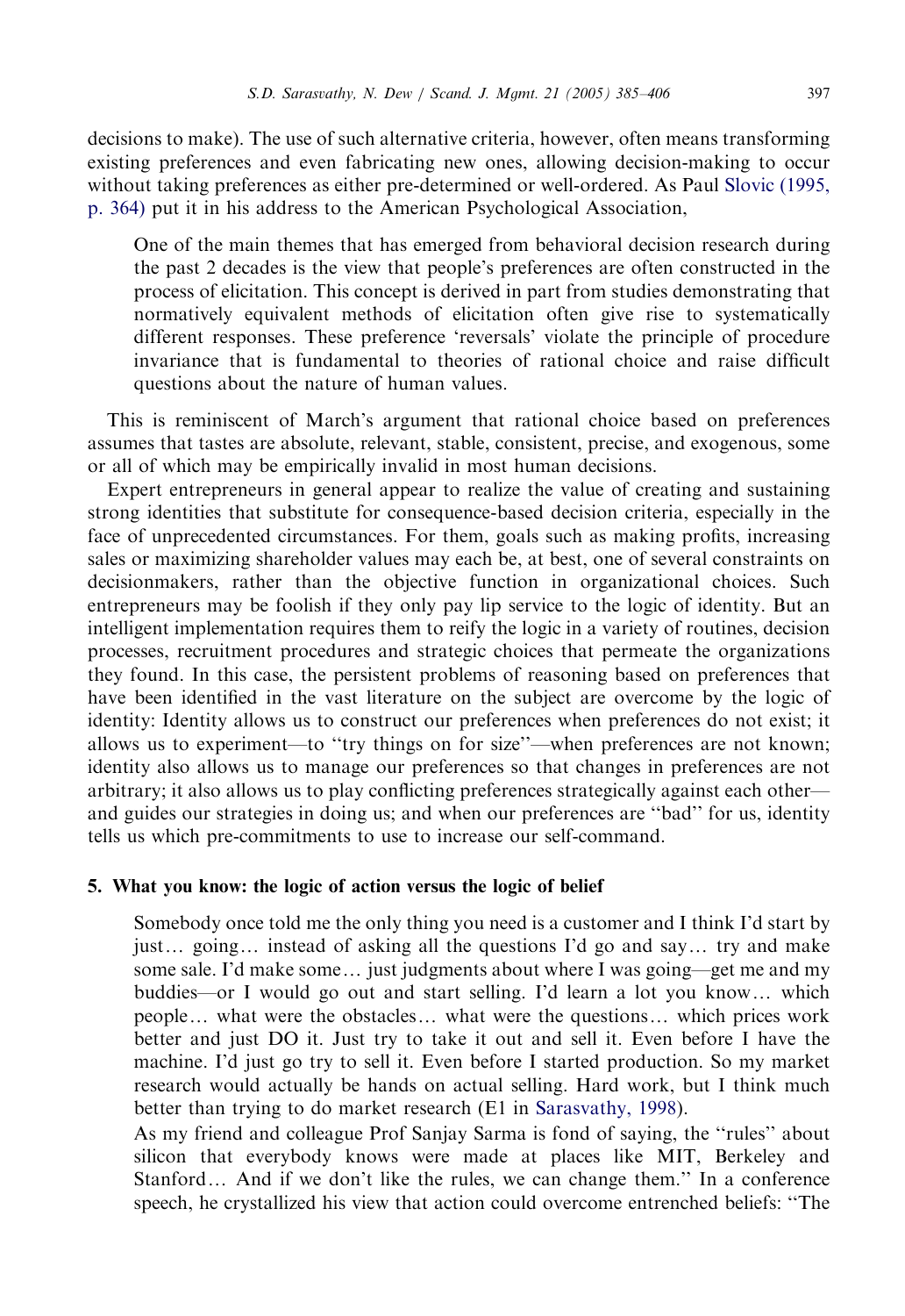solution is to build new roads: to change the rules. Making chips too expensive? Make it cheaper. Handling is impossible? Make it possible. Testing too costly? Find another way to test. These 'rules' are not laws of physics or God. They are just technology boundaries—boundaries that until recently hadn't been explored because there was no call for smaller, cheaper, simpler silicon chips... (Kevin Ashton in [Dew,](#page-20-0) [2003](#page-20-0)).

It worked because a user industry got together and made it happen. Nowadays 1.3 million companies worldwide use barcodes and they say there are 5 to 8 billion barcodes scanned a day in the supply chain alone—don't trust that number as I know where they got it from [i.e. me]. And we did it with users very involved because we needed to know that we were in the world of reality. Of course, a lot of people said we were crazy. There were no margins at the time in retailing for technology spending, so technology companies went elsewhere to do business (Alan Haberman in [Dew, 2003](#page-20-0)).

Expert entrepreneurs, like most human beings, have at best a very uneasy relationship with predictive information in general and probabilities in particular. But while many cognitive biases attributed to human beings have been shown to be the result of problem representation—for example, [Hertwig and Gigerenzer \(1999\)](#page-20-0) and [Fiedler \(1988\)](#page-20-0) demonstrated that the conjunction fallacy can be drastically reduced and even made to disappear when the probability format is replaced by a frequency format—expert entrepreneurs also tend to *ignore* probability estimates as a predictive tool in their analyses of opportunities. This disregard has theoretically been explained at various times as overconfidence bias—i.e., the tendency to ignore a high probability of failure (Busenitz  $\&$ [Barney, 1997](#page-20-0)), or high-risk propensity—i.e., the penchant for enjoying the low probability of success [\(Begley](#page-20-0) & [Boyd, 1987](#page-20-0)). But the existing evidence on risk propensities among entrepreneurs is mixed at best. Witness, for example, two recent meta-analytic studies each of which found substantial evidence for and against risk aversion in entrepreneurs [\(Miner](#page-20-0) [& Raju, 2004;](#page-20-0) [Stewart & Roth, 2001](#page-21-0)). One reason for this could be the salience of the moderating effect of control, irrespective of any psychologically based propensities for taking risks [\(Sarasvathy, Simon,](#page-21-0) [& Lave, 1998\)](#page-21-0). Furthermore, *expert* entrepreneurs appear to reject the very notion of risk as a type of probability estimate [\(Sarasvathy, 1998](#page-20-0)).

As exemplified in some of the quotations above, expert entrepreneurs prefer as far as possible to eschew predictive information and instead to rely on direct action upon the world. In particular, they emphasize the positive side of unpredictability—the fact that surprises can be pleasant; or that contingencies can offer unanticipated opportunities. In the words of E14 in [Sarasvathy \(1998\):](#page-20-0)

I've always tended to be very skeptical about market research studies. I always live by the motto of ''Ready–fire–aim.'' I think if you spend too much time doing ready–aim–aim–aim–aim, you're never gonna see all the good things that would happen if you actually start doing it and then aim. And find out where your target is.

In general, an expert entrepreneur rejects the wisdom of relying on probability estimates and challenges several of the assumptions that underpin predictive reasoning on the following grounds:

1. I do not belong to the population of actors based on whose actions the event space was calculated.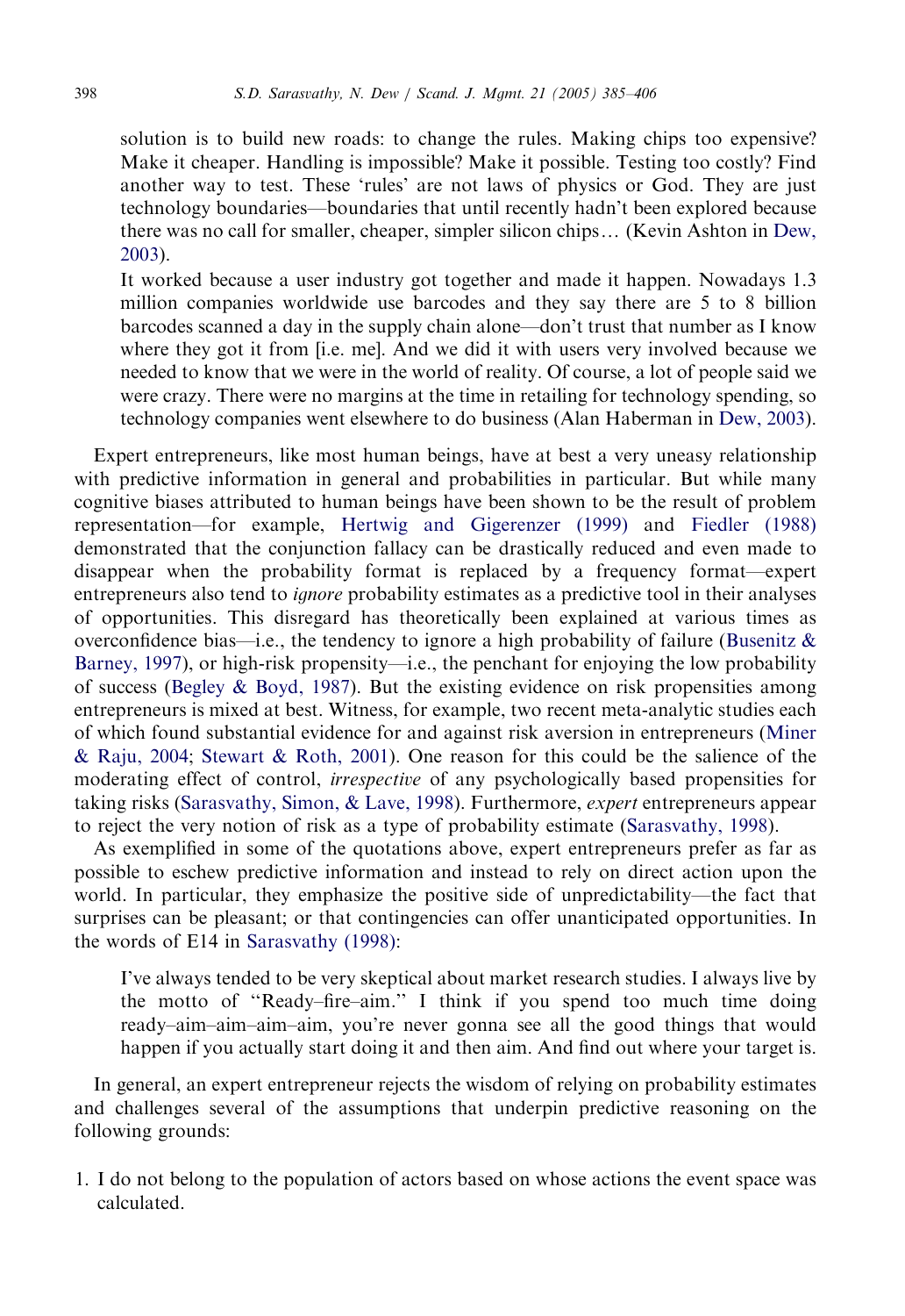- 2. The event space is not independent of my actions.
- 3. Belief does not necessarily determine or even precede action.

The first of these is connected with the logic of identity. Faced with a probability estimate such as the one-in-ten success rate for venture-capital-backed companies, an expert entrepreneur might argue that the estimate is inapplicable to their particular venture, since they bootstrap their ventures and do not rely on business-plan-based funding of the kind offered by venture capitalists. Or they may point to their ability to outlive failures and to accumulate successes, thereby succeeding through quixotic persistence where others might quit after the failure of their first venture. Examples like Milton Hershey and Henry Heinz, who survived several bankruptcies before building an enduring success, are favorite sources of entrepreneurial identities. Inspiring examples of this kind provide grounds for expert entrepreneurs' arguments that they are drawn from a different population, one that pulls the rug out from under the probability estimates derived from "random" samples that statisticians might favor. This last argument may have more substance than existing studies might lead us to believe. In particular, the expert entrepreneur draws attention to the fact that the success/failure rates of *firms* are not the same as those of *entrepreneurs* ([Sarasvathy](#page-20-0) & [Menon, 2002](#page-20-0)). Thus, since hardly any studies have estimated the rates for entrepreneurs, extrapolating firm failure rates to entrepreneurs at the present time may well be misinformed and unjustified at best.

The paucity of the evidence described above is further exacerbated by the second argument against the updating of beliefs on the basis of probability estimates. To examine the event space for calculating the rates of firm-successes and failures, we need to contend with at least two sources of endogeneity in relation to entrepreneurial action. First, probability estimates even at the aggregate level can change over time, and they often do so due to human action. Consider for example the hazard rates for infant mortality due to small pox. As a result of human efforts to eradicate the disease, i.e., through causal interventions in the event space, this probability has changed. Implicitly or explicitly, entrepreneurs assume the power of human action at all levels and in all domains to intervene in and transform event spaces. In other words, instead of using Bayesian reasoning as an inference engine for updating beliefs, they prefer to use it as a control engine for manipulating conditioning assumptions with a view to reifying or falsifying predictions based on these. Such intervention in the event space then leads entrepreneurs to tap the second source of endogeneity—i.e., the fact that the ''market'' as they conceive it often consists of human actions and choices. Consequently, by directly influencing and controlling human actions and choices to create and reformulate new markets, these entrepreneurs seek to increase the probability of success for their particular ventures. This logic leads them to adopt quite different decision criteria and manifestly different strategies than those chosen when the market is taken as exogenously given. Note that the argument is not that *outcomes* are endogenous to entrepreneurial action, but that *the event space* itself is.

Finally, the third challenge posed by expert entrepreneurs is to the received wisdom that belief necessarily precedes action. Almost all of normative decision theory assumes explicitly or implicitly—that belief has to precede choice and action. Arguing for the priority of belief, this stream of thinking asks, ''How do I act without knowing what to do? How do I get anywhere without learning where to go?'' to which expert entrepreneurs, like the poet Roethke answer, ''I learn by going where I have to go'' [\(Gensler, 1987, p. 279](#page-20-0)). Or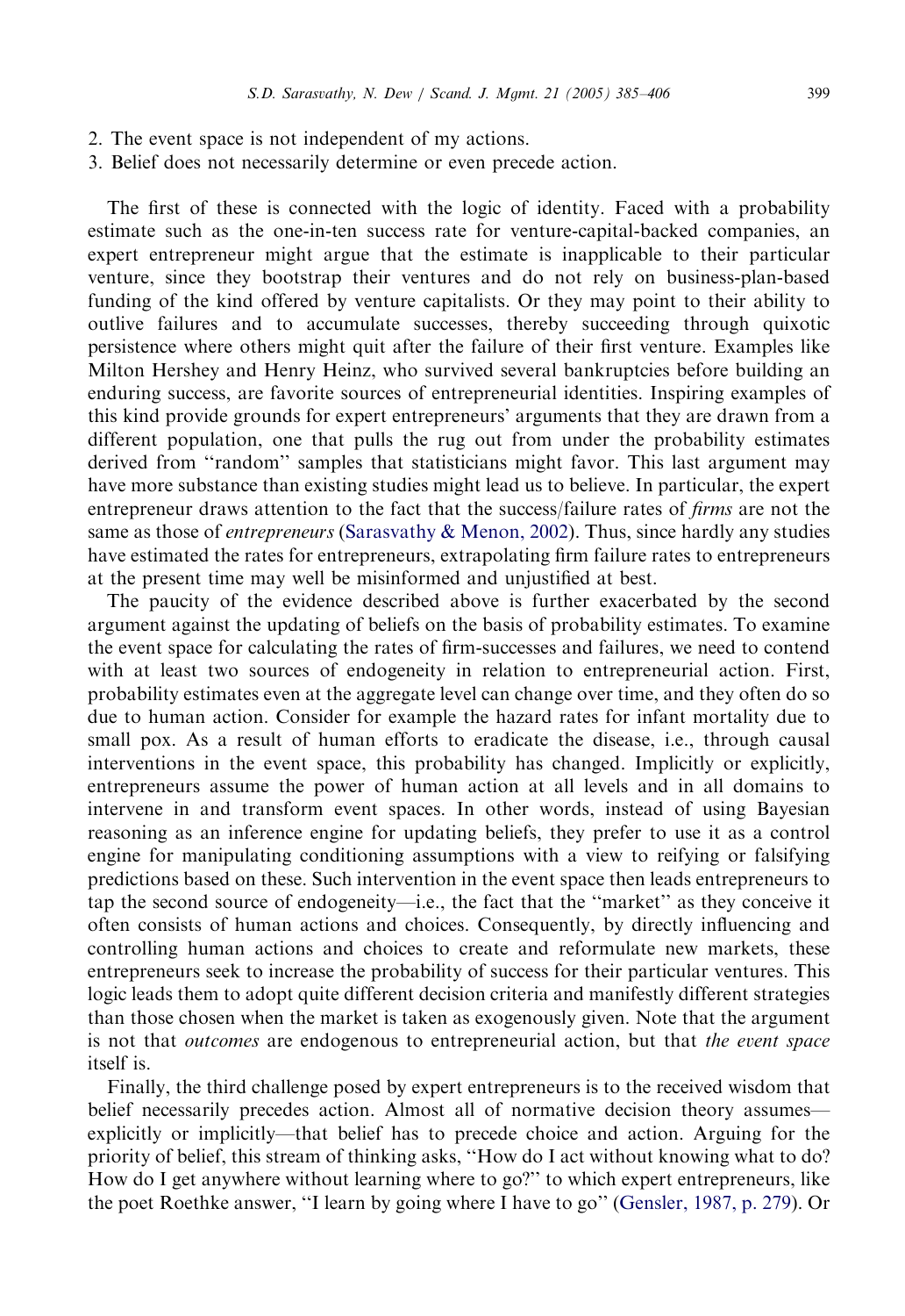else they counter-question, ''How can I know what I think until I see what I say?'' ([Weick,](#page-21-0) [1979, p. 207\)](#page-21-0). Another basis for the logic of action as opposed to a logic of ''belief preceding action'' is provided by philosophers such as [Joas \(1996\)](#page-20-0) who urge us to see entrepreneurship as occurring, like every other realm of human action, in the ongoing theater of ordinary life. In the course of being born, growing through childhood to adulthood, and seeking to construct one's identity, meaning, and purpose in the world, some human beings become entrepreneurs. Entrepreneurship is thus an instrument for making human meaning and solving human problems through economic means. In such a world, where the causal priority of belief about particular outcomes is not a necessary condition for action, Starbucks can be the unanticipated side effect of a romantic adventure chasing the perfect cup of coffee, evocative of Captain Ahab's pursuit of Moby Dick; and one man's effort to manage a Website without having to give up mountainbiking weekends can lead to eBay.

Taken together, these three challenges to the use of probability estimates as engines of belief suggest an alternate logic that draws upon the creative potential of *all* human action, one that recognizes that both firms and markets are more like *artifacts* than akin to forces of nature, economic terminology notwithstanding. In this world, meaningful action trumps pre-meditated choice in several important ways, thus constituting an intrinsic part of a technology of foolishness. Whether the logic of action actually leads to a higher probability of success for the entrepreneur we simply do not know—for the data on success rates for entrepreneurs (as distinct from firms) has not been collected; and evidence has certainly not been presented for success among entrepreneurs who actually practice technologies of foolishness.

#### 6. Whom you know: the logic of commitments versus the logic of transactions

Traditional market research says, you do very broad based information gathering, possibly using mailings. I wouldn't do that. I would literally, target, as I said initially, key companies who I would call flagship, do a frontal lobotomy on them $\dots$ . The challenge then is really to pick your partners, and package yourself early on before you have to put a lot of capital out (E26 in [Sarasvathy, 1998](#page-20-0)).

Well, I stumbled into the first part of the MIT crowd, which helped in the end because they were here. And got very much involved with the logistics group over there. And then got involved with the media lab. And then met a young man by the name of Kevin Ashton, and son of a bitch, we had the same goddam vision. And he said, ''here are some guys that you've got to meet that I've stumbled on.'' And that's how we met Sanjay Sarma and David Brock and Sunny Su and the group that were thinking about the universe of things, okay, things talking to things.

Well, that's when it began to take shape. I recognized that my job was to redo what we had done before, which was to make it an industry driven initiative, and an industry funded initiative. And so, designed, with their help and with Kevin, we designed the center, and its governance situation. And the first thing we did was Kevin persuaded Proctor and Gamble to join the UCC in the effort, because we were the funding, and we set pretty high hurdles (Alan Haberman in [Dew, 2003](#page-20-0)).

Two reasons. One, seemed like a good team with an interesting opportunity to take forward... [inaudible] a good team to develop products. And my sense was that the business plan we went out with wasn't necessarily the business plan that was going to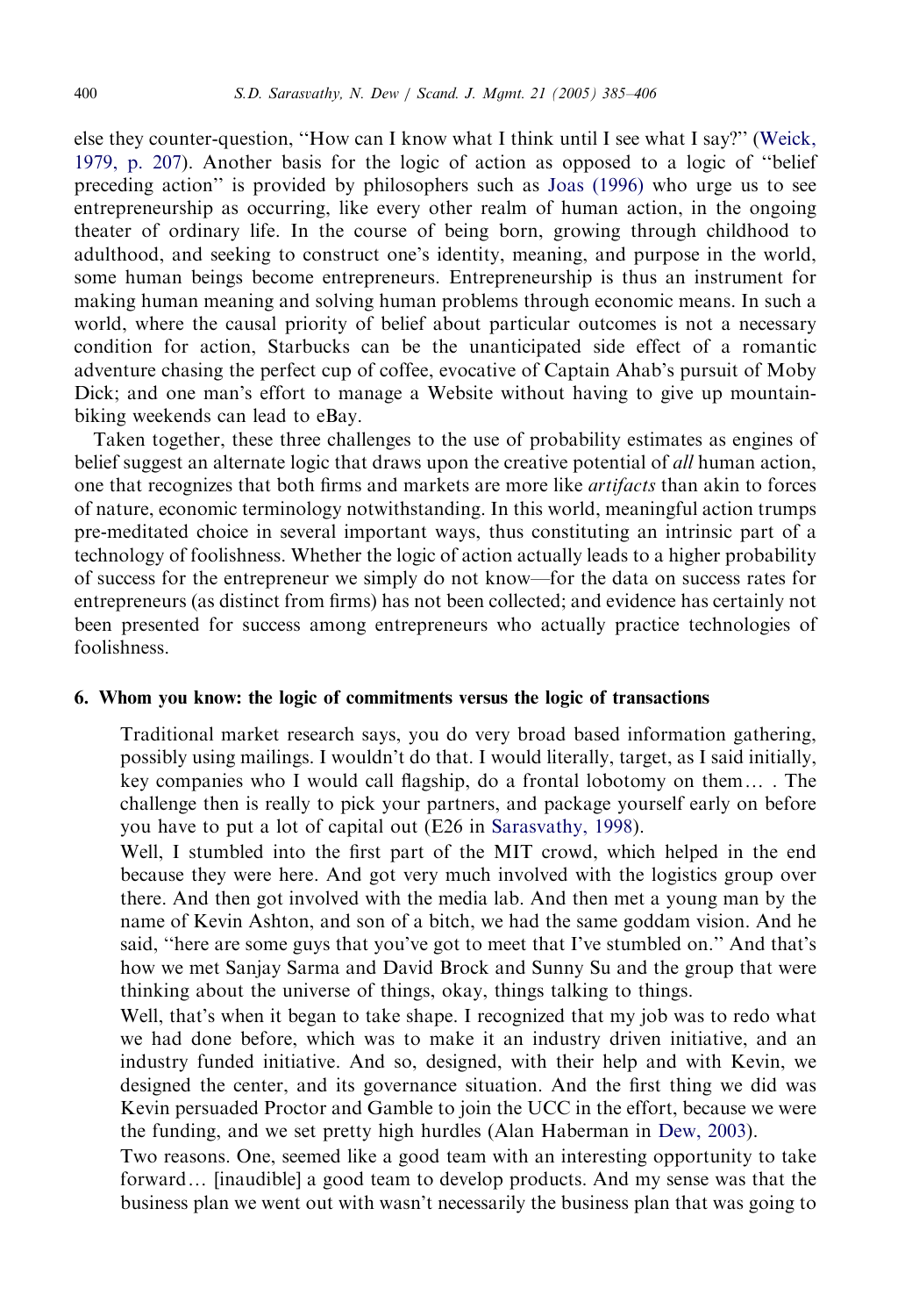make the company go. But I was quite confident in the people—that is Curt and Ron and these guys, who have basically come from a commercial background—have come out of commercial companies. They'd spent 3–4 years at the lab doing R&D in interesting related technologies and they preferred to go back out to the market. And I basically had decided that we can do something interesting, and it might take us an iteration or two to figure out what that was, but I felt we had a good concept. So one reason was the strength of the team. And the chemistry of the team—they are a good bunch (Tom Pounds in [Dew, 2003\)](#page-20-0).

Identity and meaningful action are both intertwined with interactions with other human beings in the construction of a productive life. According to current studies of economic organization, the firm's bottom line guides the choice of who comes on board, and any conflict regarding what people (the agents) want (i.e., their preferences and utility functions) is reconciled through incentives to bring them in line with the goals of the organization (the principals). An entrepreneurial technology of foolishness inverts this dictum and seeks to fashion meaningful and useful purposes based on who comes on board and on what they are willing to commit toward shaping those purposes. Note, for example, what Subject E4 in [Sarasvathy \(1998\)](#page-20-0) has to say:

Where the company goes is really very uh...sort of influenced by the interests and aspirations of people who build the company, and you cannot separate it from it. Pure...making money is not always desired by people. One would want to make money, sort of, along the side of actually making some contribution.

Existing economic theories see the ''transaction'' or the ''contract'' as the primary unit of inter-subjective interaction [\(Williamson, 1985](#page-21-0)). Contracts may be complete or incomplete, depending on the level of uncertainties in outcomes [\(Grossman](#page-20-0) [& Hart,](#page-20-0) [1983](#page-20-0)). But like all the causal logics discussed so far, both transaction cost economics and contract theories usually assume preferences as given and well-ordered. Moreover, unless there are explicit mechanisms to enforce reciprocal altruism, such as the existence of a tertius gaudens in embedded networks of trust ([Burt, 1992](#page-20-0); [Coleman, 1990](#page-20-0); [Granovetter,](#page-20-0) [1985](#page-20-0)), current accounts of transactional relationships prescribe that contracts be written with an eye to potential opportunistic behavior on the part of both parties to the transaction.

Expert entrepreneurial behavior appears to run counter to this transactional view of human interaction on at least four counts:

- 1. Docility, rather than opportunism, as the fundamental behavioral assumption.
- 2. Motivational uncertainty extended to oneself as well as to others.
- 3. A focus on stakeholders rather than on resources.
- 4. Particular commitments seek to determine what the artifact can be, instead of predicted outcomes based on pre-determined opportunities determining what the investment should be.

A technology of foolishness begins with goal ambiguity as the norm, so participants in a relationship not only do not know each other's motives; they are not quite sure of their own future preferences either. In an entrepreneurial setting where the environment is characterized by Knightian uncertainty, potential stakeholders not only require investment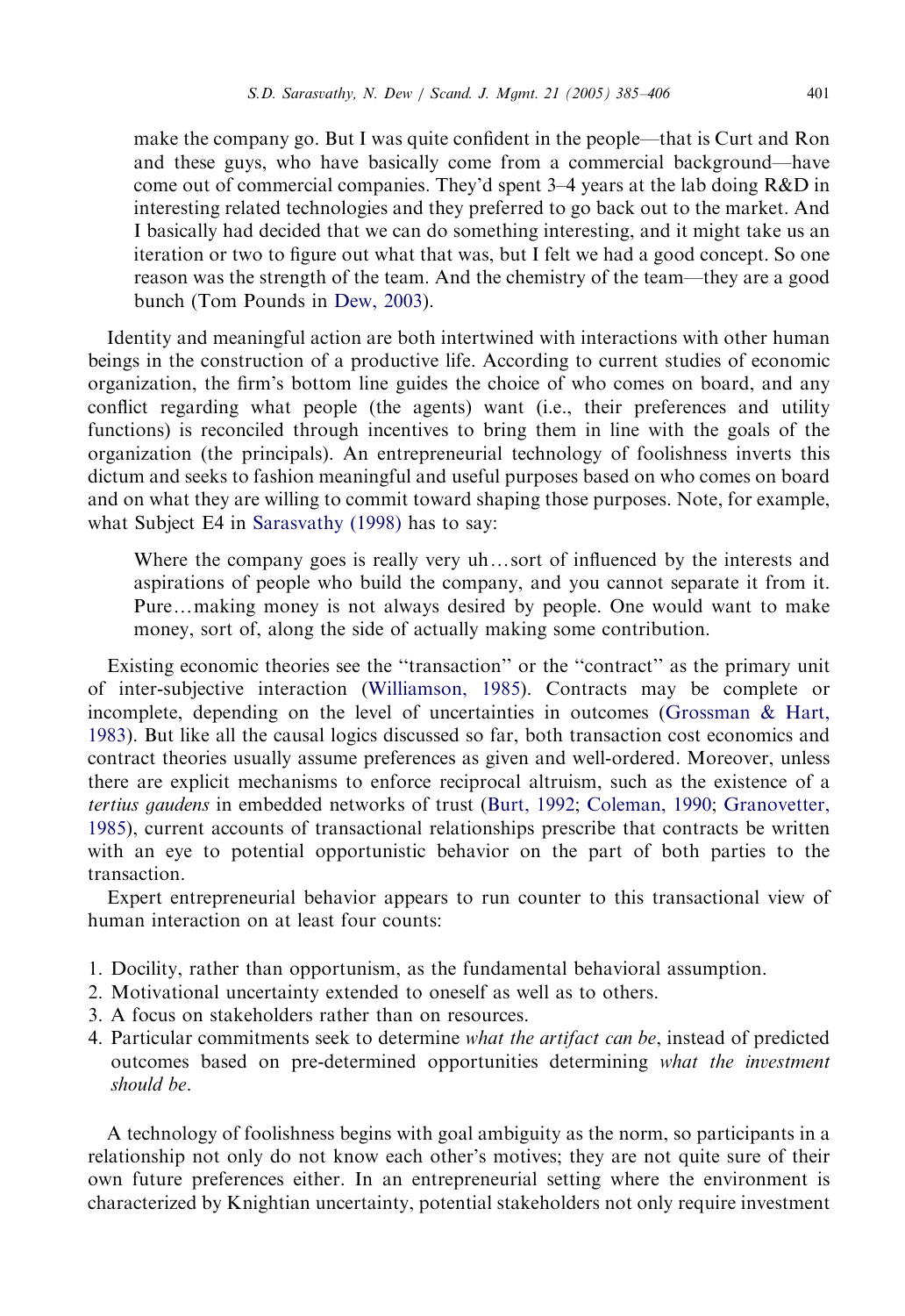criteria other than those based on predicted outcomes; they also have to decide who else comes on board without quite knowing what the project may turn out to be. At first glance, this task might appear to go beyond the improbable and the uncertain and into the realm of the utterly impossible, especially if we assume that human behavior is fundamentally opportunistic. In other words, if I were a risk-averse opportunist with a clear preference for enhancing my financial bottom line and with little else to guide my decisions, Why would I ever invest in anything other than a diversified portfolio of investments with reliable historical betas? And most of the entrepreneurship that we actually observe in the world would be theoretically impossible.

Fortunately, there is growing evidence that more often than not, human beings are as [Simon \(1993\)](#page-21-0) argued, fundamentally *docile*, i.e., they seek and impart advice ([Schotter,](#page-21-0) [2003](#page-21-0)); they also are both persuadable ([Cialdini, 2001](#page-20-0)) and persuasive ([Gardner, 1995\)](#page-20-0) to a varying degree on a variety of matters. In fact, what we know about self-interest based on empirical evidence from the lab (see [Rabin, 1998](#page-20-0), for a comprehensive review) and from the field, suggests the following:

- People are not solely self-interested; nor are they entirely altruistic.
- The same person may be altruistic at certain times and opportunistic at others.
- People who are opportunistic in one domain may be concurrently altruistic in others.

In a world where docility (in the technical sense of the term as defined above and not in the colloquial sense of meekness or naı̈ve malleability) is the fundamental type of behavior, it is at least as likely that opportunities for entrepreneurial action will be shaped by a variety of relationships arising from every aspect, aspiration and accident of human life, as it is that visions of particular projects and their predicted gains will induce participants to enter contractual relationships in order to harvest the expected returns. To illustrate how this process might actually work in a generalized model of entrepreneurial interaction, we have combined the data from the two empirical studies described earlier—namely, the cognitive processes used by expert entrepreneurs and the event history of the emergence of a new market—into a dynamic model depicted in [Fig. 2](#page-6-0) ([Sarasvathy and Dew, 2005](#page-20-0)). Essentially, this model embraces the Marchian quest for ''making decisions now in terms of goals that will only be knowable later,'' not in the realm of individual or organizational decision-making but in an iterative process of inter-subjective decision-making that results in a new organization or a new market.

[Fig. 2](#page-6-0) delineates how expert entrepreneurs start with who they are, what they know, and whom they know, and proceed through a chain of interactions with *actual* stakeholders that lead to particular commitments to a potential project that gets determined only through the very process of garnering those commitments. This chain of effectual interactions sets in motion two cycles—an expanding cycle of mobilized means and resources that each new stakeholder adds to the pool, and another cycle of constraints on the possible objectives and outcomes of the project that converges to the goals of the resultant organization. Each new stakeholder has a say in what the artifact that comes to be will be, rather than in whether it will come to be or how valuable it will be. In other words, commitment decisions seek to shape what the pie will be rather than how to divide it. The choice is not between making  $X$  or not making  $X$ , or in choosing between alternative price/quantity combinations for X. Rather it consists in helping to shape at any given point in time, what X may eventually turn out to be.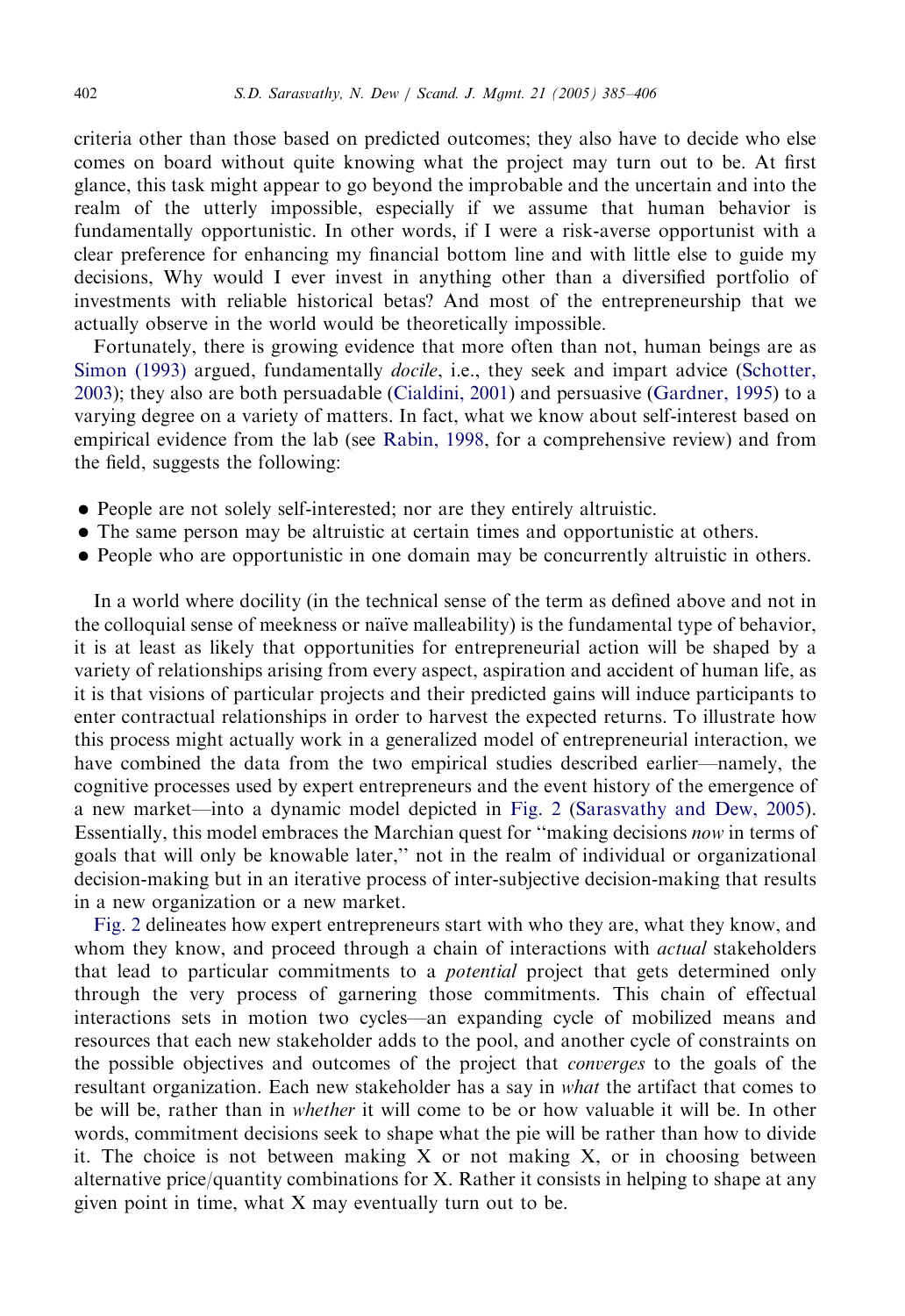This process does not strategically track down and induct the appropriate people to make a particular goal happen. Nor does it simply leverage existing networks and the trust and legitimacy embedded in them. Instead, it fabricates a new network from existing networks and from ongoing garbage cans, making new and unpredictable artifacts possible through the very processes that such fabrication entails. In doing so, not only does it manufacture new preferences and beliefs, but it also concurrently resolves the problem of aligning these preferences and beliefs with those of diverse stakeholders over time. Thus, within pockets of the economy and for reasonably stable epochs at least, it resolves both the problems that March discussed in arguing for the necessity for a technology of foolishness, namely, the inter-personal comparison of utilities problem and the problem of inter-temporal comparison of preferences.

[Fig. 2](#page-6-0) can be discovered and evidenced in the early histories of a variety of firms and industries. Simply as an exemplar, and not as evidentiary analysis, we can tell the story of RFID in terms of [Fig. 2](#page-6-0) as follows:

In the case of the birth of the RFID industry, the curtain opens on Brock asking Sarma to become a research colleague after they co-taught a course at MIT because, ''He was a nice guy. We got on well.'' In the beginning the pair did what they could working out of a storage closet, hacking up demos and searching for resources from organizations they knew at MIT. When Ashton had a chance meeting with Sarma, the two MIT roboticists became connected into a commercial network that included P&G and Ashton's personal network. A month afterwards, Ashton had another chance encounter, this time with barcode pioneer and longtime champion of industry standards, Alan Haberman, at a conference in Antwerp, Belgium. Ashton's two chance meetings created the initial connection between the four individuals that would found a new organization at MIT, called the Auto ID Center. Brock and Sarma made a commitment to set out on a research program to modify Brock's ideas for industry, while Haberman and Ashton persuaded their organizations to commit to funding the effort by putting up an initial \$300,000 each. These commitments transformed the nascent network into a partnership, thereby creating a tiny piece of the future RFID market.

Under the partnership, the actors initially specified some dimensions of the transformation of Brock's idea, but left open, as far as possible, many of the details. So, when the Auto ID Center was launched at the Smithsonian museum in Washington D.C. on the 25th Anniversary celebration of the barcode by P&G's Steve David, it was described as, ''[T]he beginning of a new journey: the journey to discover what will follow the barcode.'' One answer to ''what next?'' was ''a microchip embedded into every product'', but the exact nature of the system the Auto ID Center would develop was left open, and both subject to the evolution of preferences of existing members and the preferences of new members joining the network. Through their commitments, members gave themselves a voice in ''designing a possible future'' [\(Ashton, 2001\)](#page-20-0) and augmented their own set of intentions by committing them to a jointly elaborated future, along certain lines. These commitments caused a significant skewing effect on the space of possible future outcomes in the RFID industry, amounting to a transformation of the industry from a series of specialist niche markets into a mass market of ''radar for everyday products'' [\(Fildes, 2002\)](#page-20-0).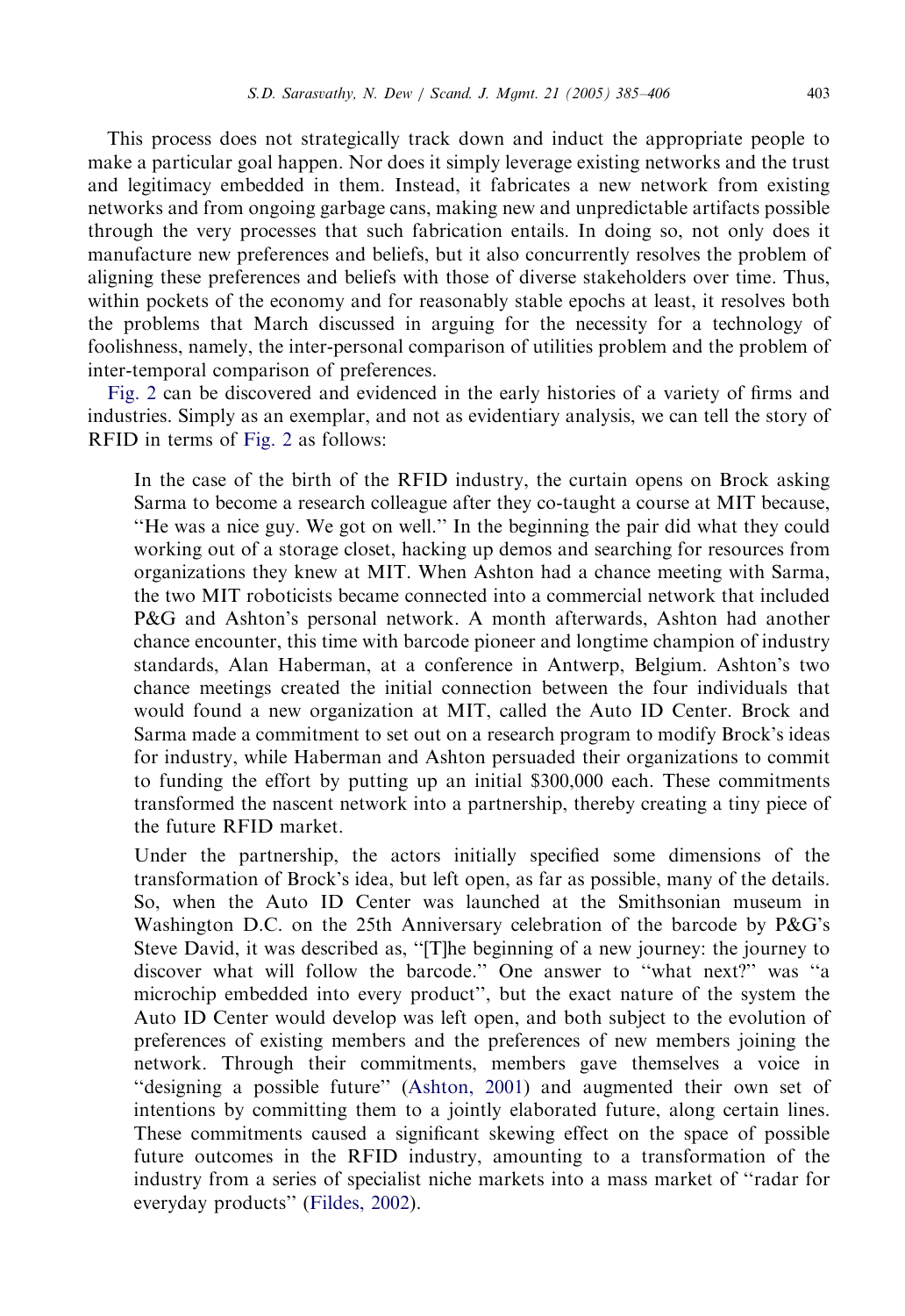Entrepreneurs, as we noted at the beginning of this essay, are boundedly rational and docile (i.e., Simonian) decisionmakers living in a Marchian world of goal ambiguity. Ambiguous preferences are not for them a massive hurdle to be overcome; rather, as we have argued here, ambiguity is a necessary condition which expert entrepreneurs leverage in order to fabricate valuable new economic artifacts. Acquiring entrepreneurial expertise involves the mastery of at least three logics: (1) continually building and sustaining a strong sense of identity; (2) causally intervening in the world to change and thwart probability estimates; and (3) imaginatively patching together stakeholder-commitments to fashion new purposes embodied in new organizations. The sagas of entrepreneurship, contrary to current dominant wisdom, are not heroic epics with satisfactory endings in which good triumphs over evil. They are romantic adventures with surprise endings that leave us a little unsettled about what we believe about the world and its possibilities.

#### 7. Conclusion: fact, fiction, and forecast in entrepreneurial action

In his seminal ''Fact, Fiction and Forecast,'' the philosopher Nelson [Goodman \(1983,](#page-20-0) [p. 57\)](#page-20-0) concludes, ''We have come to think of the actual as one among many possible worlds. We need to repaint that picture. All possible worlds lie within the actual one.''

Fact and forecast continue to dominate the landscape of decision theory in business and economics today. As [March \(1994\)](#page-20-0) explicates and summarizes it, our current decision logics are overwhelmingly fueled either by ''consequences''—i.e., goal-driven formal techniques, or by ''appropriateness''—i.e., adaptive reasoning driven by evolutionary techniques, both of which leave very little room for the playful foolishness of fictions that engender new meanings and imagined possibilities. In this paper we set out to explore our data with a view to discovering what some logics fueled by imagined possibilities might look like.

Whether it is expected utility theory based on preferences, or Bayesian inference based on probability estimates, or transaction cost economics, the causal logics underlying the technologies of rational intelligence and evolutionary adaptation are all associated with certain formal calculi. There may or may not be any such calculi associated with effectual logics in a technology of foolishness. Instead it may turn out that what we have identified as alternative logics are actually genres of fiction that complement and counterbalance the causal calculi based on fact and forecast. Our data has convinced us, however, that these genres of fiction will prove crucial to the effective use of fact and forecast. Without fiction, fact cannot help us understand what has already happened. And forecast, contrary to received wisdom, cannot tell us what will happen. At best, it can tell us what may happen if we do not do things differently from the way we have done them in the past.

As human beings our perceptions of who we are, what we know and whom we know are imagined fictions of who we might become, what we might make of our circumstances and what we might make possible or impossible for posterity. To the extent that entrepreneurs act on those fictions and produce particular performances of them in the economic theater, we hope our exposition of the effectual logics they use "...will lead theories of choice to a slightly clearer understanding of the complexities of preference processing and to some modest links with the technologies of ethics, criticism, and aesthetics'' [\(March, 1978,](#page-20-0) [p. 605\)](#page-20-0)—an enterprise close to Professor March's heart.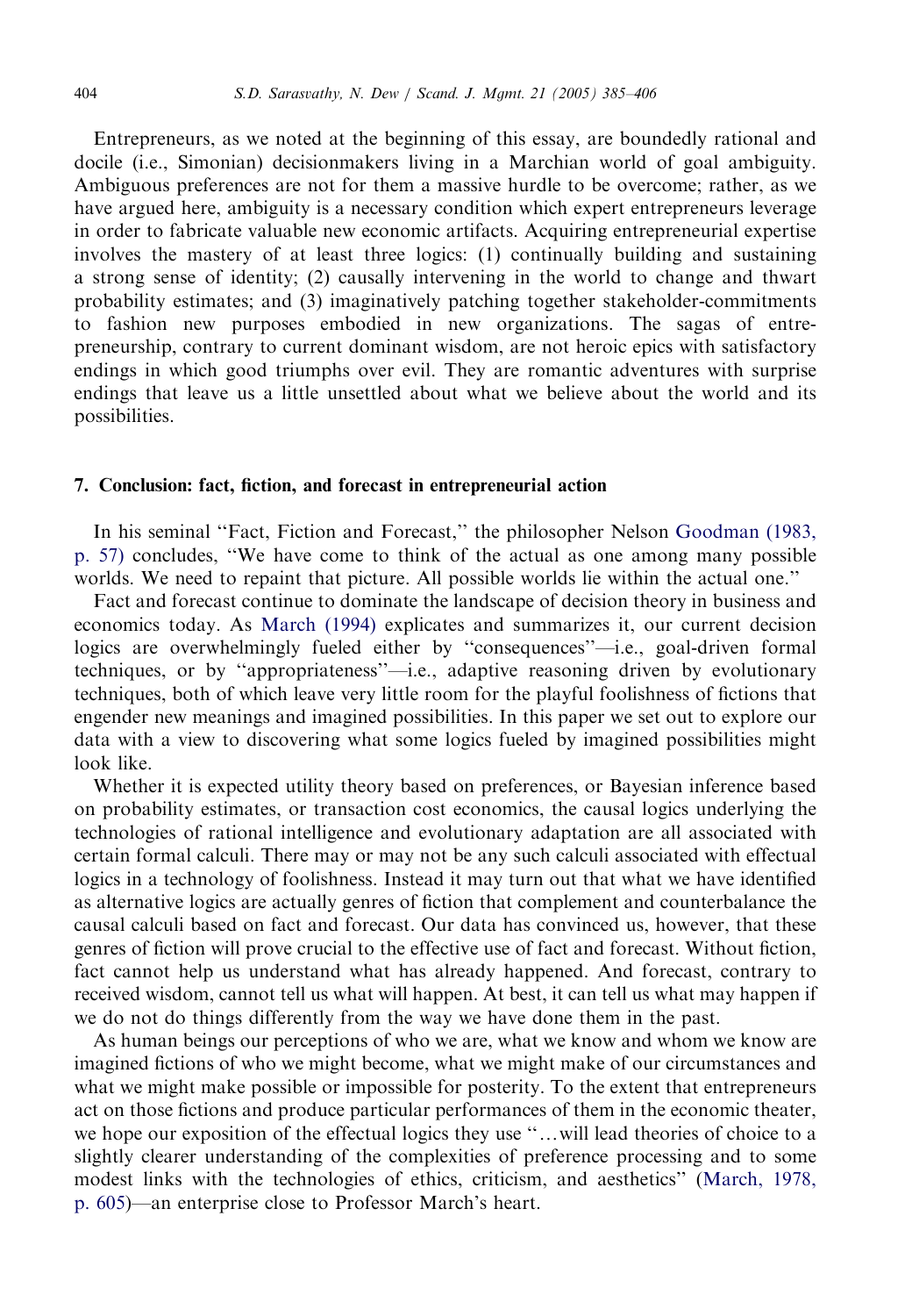#### <span id="page-20-0"></span>References

- Ashton, K. (2001). Transcript: Address to smart labels conference, Cambridge, UK, September 2001. [www.autoidecenter.com](http://www.autoidecenter.com)
- Begley, T. M., & Boyd, D. P. (1987). A comparison of entrepreneurs and managers of small business firms. Journal of Management, 13(1), 99–109.
- Burt, R. S. (1992). Structural holes: The social structure of competition. Cambridge, MA: Harvard University Press.
- Busenitz, L. W., & Barney, J. B. (1997). Differences between entrepreneurs and managers in large organizations: Biases and heuristics in strategic decision-making. Journal of Business Venturing, 12(1), 9–30.
- Cialdini, R. B. (2001). Influence: Science and practice. Needham Heights, MA: Allyn & Bacon.
- Cohen, M. D., March, J. G., & Olsen, J. P. (1972). A garbage can model of organizational choice. Administrative Science Quarterly, 17(1), 1-25.
- Coleman, J. S. (1990). Foundations of social theory. Cambridge, MA: Harvard University Press.
- Cosgel, M. M., & Minkler, L. (2004). Rationality, integrity and religious behavior. Journal of Socio-Economics, 33(3), 329–341.
- Dew, N. (2003). Lipsticks and razorblades: How the auto ID center used pre-commitments to build the internet of things. Dissertation, University of Virginia, Charlottesville, VA.
- Ericsson, K. A., & Simon, H. A. (1993). Protocol analysis: Verbal reports as data. Cambridge, MA: The MIT Press.
- Fiedler, K. (1988). The dependence of the conjunction fallacy on subtle linguistic factors. *Psychological Research*, 50, 123–129.
- Fildes, J. (2002). Chips with everything. New Scientist October 19, 2002.
- Gardner, H. (1995). Leading minds. New York: Basic Books.
- Gensler, K. (1987). Poetry and the impossible. In P. J. Davis, & D. Park (Eds.), No way: The nature of the impossible (pp. 272–286). New York: W.H. Freeman & Co.
- Goodman, N. (1983). Fact, fiction and forecast. Cambridge, MA: Harvard University Press.
- Granovetter, M. (1985). Economic action and social structure: The problem of embeddedness. American Journal of Sociology, 91, 481–510.
- Grossman, S. J., & Hart, O. D. (1983). Implicit contracts under asymmetric information. The Quarterly Journal of Economics, 98(3), 123–157.
- Hertwig, R., & Gigerenzer, G. (1999). The 'conjunction fallacy' revisited: How intelligent inferences look like reasoning errors. Journal of Behavioral Decision Making, 275–305.
- Joas, H. (1996). The creativity of action. Chicago: University of Chicago Press.
- Knight, F. H. (1921). Risk, uncertainty and profit (1933 ed.). New York: Houghton Mifflin.
- Langlois, R. N., & Cosgel, M. M. (1993). Frank knight on risk, uncertainty, and the firm: A new interpretation. Economic Inquiry, 31(3), 456–465.
- March, J. G. (1978). Bounded rationality, ambiguity, and the engineering of choice. RAND Journal of Economics, 9(2), 587–608.
- March, J. G. (1982). The technology of foolishness. In J. G. March, & J. P. Olsen (Eds.), Ambiguity and choice in organizations (pp. 69–81). Bergen, Norway: Universitetsforlaget.
- March, J. G. (1994). A primer on decision making: How decisions happen. New York, NY: The Free Press.
- Miner, J. B., & Raju, N. S. (2004). When science divests itself of its conservative stance: The case of risk propensity differences between entrepreneurs and managers. Journal of Applied Psychology, 89(1), 14–21.
- Rabin, M. (1998). Psychology and economics. Journal of Economic Literature, 36(1), 11–46.
- Sarasvathy, S. D. (1998). How do firms come to be? Towards a theory of the prefirm. Dissertation, Carnegie Mellon University, Pittsburgh, PA.
- Sarasvathy, S. D. (2001a). Causation and effectuation: Toward a theoretical shift from economic inevitability to entrepreneurial contingency. The Academy of Management Review, 26(2), 243–263.
- Sarasvathy, S. D. (2001b). Effectual reasoning in entrepreneurial decision making: Existence and bounds. Academy of Management Best Paper Proceedings.
- Sarasvathy, S. D., & Dew, N. (2005). New market creation as transformation. Journal of Evolutionary Economics, 15(5), 533–565.
- Sarasvathy, S. D., Menon, A. R. (2002). Failing firms and successful entrepreneurs: Serial entrepreneurship as a simple machine. Paper presented at the 2002 academy of management conference, Denver, CO.